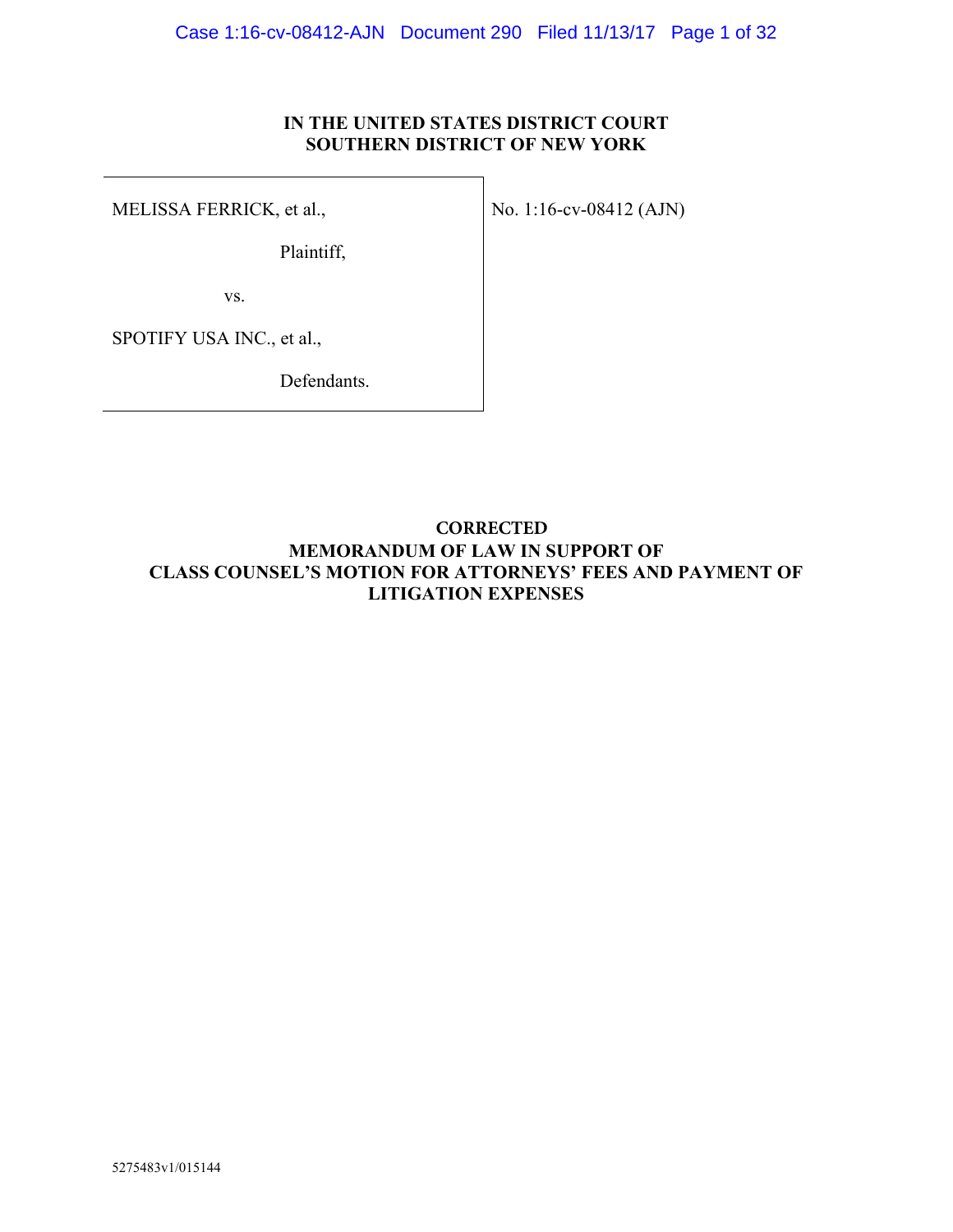# **TABLE OF CONTENTS**

# **Page(s)**

| I.   |                 |    |               |                                                          |  |  |  |
|------|-----------------|----|---------------|----------------------------------------------------------|--|--|--|
| II.  |                 |    |               |                                                          |  |  |  |
| III. |                 |    |               |                                                          |  |  |  |
|      | A.              |    |               |                                                          |  |  |  |
|      |                 | 1. |               | Class Counsel Is Entitled to Fees from the Common Fund3  |  |  |  |
|      |                 | 2. |               | The Requested Fee Is Fair and Reasonable Under the       |  |  |  |
|      |                 |    | a.            |                                                          |  |  |  |
|      |                 |    | $\mathbf b$ . | Fee of 14% of the Overall Settlement Value Is Fair and   |  |  |  |
|      |                 | 3. |               | The Requested Fee is Reasonable Under Lodestar           |  |  |  |
|      |                 | 4. |               | The Goldberger Factors Support the Requested Fee Award11 |  |  |  |
|      |                 |    | a.            | Time and Labor Expended by Counsel (Goldberger           |  |  |  |
|      |                 |    | $b$ .         | Magnitude and Complexity of the Litigation               |  |  |  |
|      |                 |    | c.            |                                                          |  |  |  |
|      |                 |    | d.            | Quality of the Representation (Goldberger Factor 4) 17   |  |  |  |
|      |                 |    | e.            | Requested Fee in Relation to the Settlement              |  |  |  |
|      |                 |    | f.            | Public Policy Considerations (Goldberger Factor 6)19     |  |  |  |
|      | <b>B.</b>       |    |               |                                                          |  |  |  |
|      | $\mathcal{C}$ . |    |               |                                                          |  |  |  |
| IV.  |                 |    |               |                                                          |  |  |  |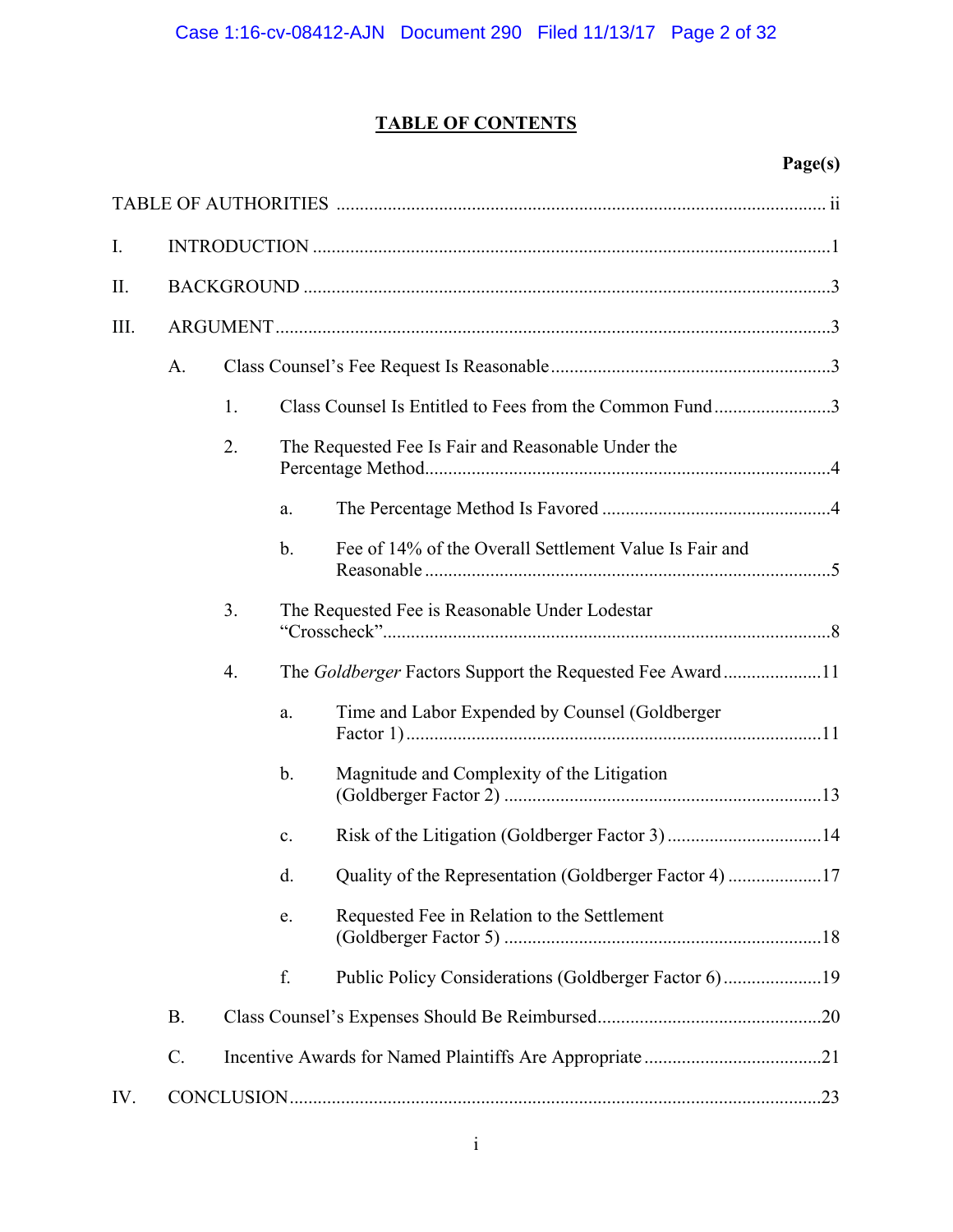# **TABLE OF AUTHORITIES**

# **Page(s)**

# **Federal Cases**

| Anwar v. Fairfield Greenwich Ltd.,                                               |  |
|----------------------------------------------------------------------------------|--|
|                                                                                  |  |
| Athale v. Sinotech Energy Ltd.,                                                  |  |
| No. 11-cv-05831, 2013 WL 11310686, at *7 (S.D.N.Y. Sept. 4, 2013)  4, 10, 16, 20 |  |
| Beacon Assocs. Litig.,                                                           |  |
|                                                                                  |  |
| Beckman v. KeyBank, N.A.,                                                        |  |
|                                                                                  |  |
| Blessing v. Sirius XM Radio Inc.,                                                |  |
|                                                                                  |  |
| Boeing Co. v. Van Gemert,                                                        |  |
|                                                                                  |  |
| City of Providence v. Aeropostale, Inc.,                                         |  |
| No. 11-cv-7132, 2014 WL 1883494, at *16 (S.D.N.Y. May 9, 2014)  14, 15, 18       |  |
| Cosgrove v. Sullivan,                                                            |  |
|                                                                                  |  |
| Davenport v. Elite Model Mgmt. Corp.,                                            |  |
|                                                                                  |  |
| Dornberger v. Metro. Life Ins. Co.,                                              |  |
|                                                                                  |  |
| Duchene v. Michael Cetta, Inc.,                                                  |  |
|                                                                                  |  |
| Fleisher v. Phoenix Life Ins. Co.,                                               |  |
| No. 11-cv-8405, 2015 WL 10847814, at *14 (S.D.N.Y. Sept. 9, 2015)  4, 6, 17      |  |
| Flo & Eddie, Inc. v. Sirius XM Radio, Inc.,                                      |  |
|                                                                                  |  |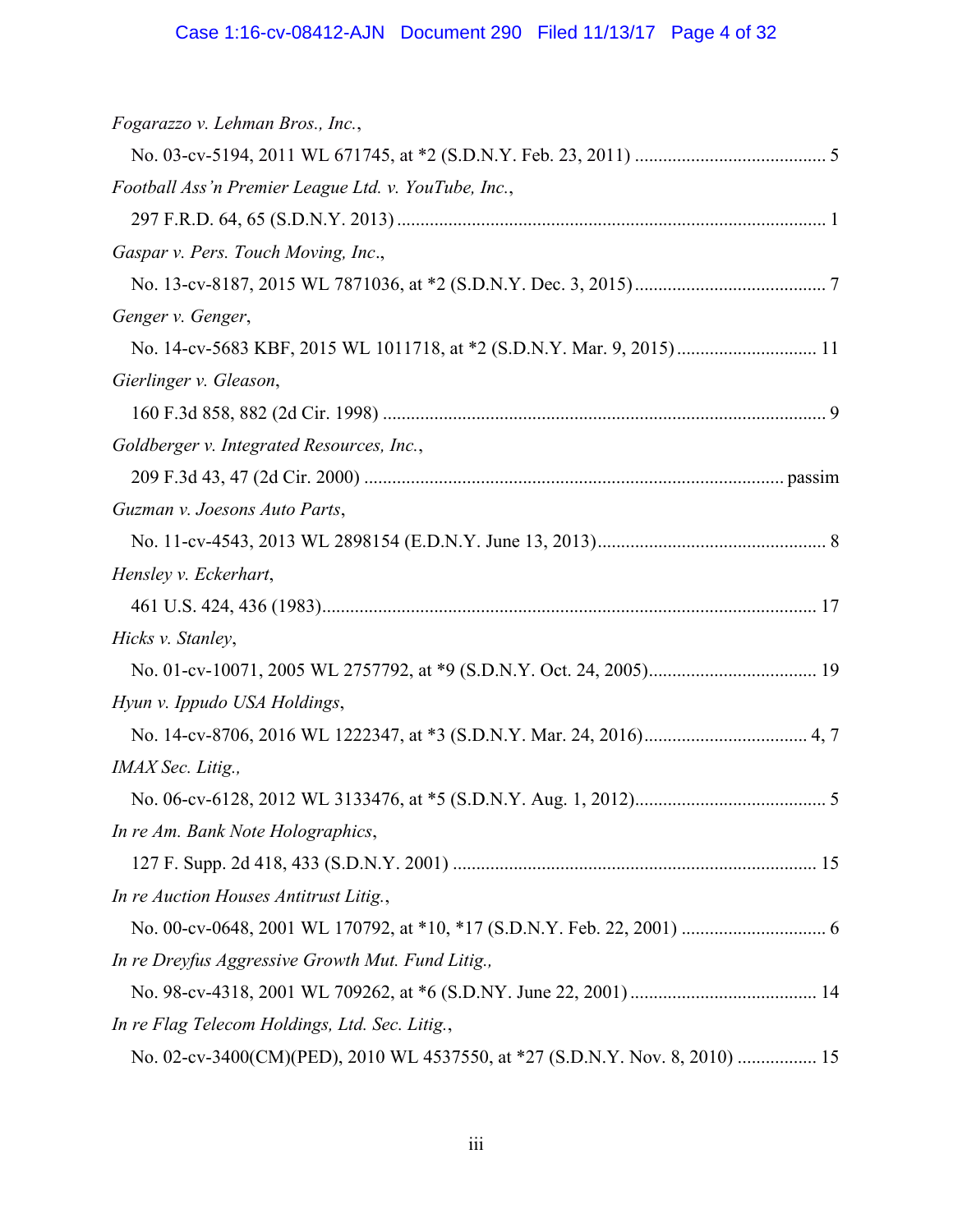# Case 1:16-cv-08412-AJN Document 290 Filed 11/13/17 Page 5 of 32

| In re Global Crossing Sec. & ERISA Litig.,                            |  |
|-----------------------------------------------------------------------|--|
|                                                                       |  |
| In re Hi-Crush Partners L.P. Sec. Litig.,                             |  |
|                                                                       |  |
| In re Initial Pub. Offering Sec. Litig.,                              |  |
|                                                                       |  |
| In re Lloyd's Am. Trust Fund Litig.,                                  |  |
|                                                                       |  |
| In re Marsh ERISA Litig.,                                             |  |
|                                                                       |  |
| In re Napster, Inc. Copyright Litig.,                                 |  |
|                                                                       |  |
| In re NASDAQ Market-Makers Antitrust Litig.,                          |  |
|                                                                       |  |
| In re Nissan Radiator/Transmission Cooler Litig.,                     |  |
| No. 10-cv-7493 VB, 2013 WL 4080946, at *16 (S.D.N.Y. May 30, 2013) 13 |  |
| In re Sumitomo Copper Litig.,                                         |  |
|                                                                       |  |
| In re Telik, Inc. Sec. Litig.,                                        |  |
|                                                                       |  |
| In re Top Tankers Sec. Litig.,                                        |  |
| No. 06-cv-13761, 2008 WL 2944620, at *15 (S.D.N.Y. July 31, 2008) 14  |  |
| In re Union Carbide Corp. Consumer Prods. Bus. Sec. Litig.,           |  |
|                                                                       |  |
| Johnson v. Brennan,                                                   |  |
|                                                                       |  |
| Johnson v. City of New York,                                          |  |
|                                                                       |  |
| LeBlanc-Sternberg v. Fletcher,                                        |  |
|                                                                       |  |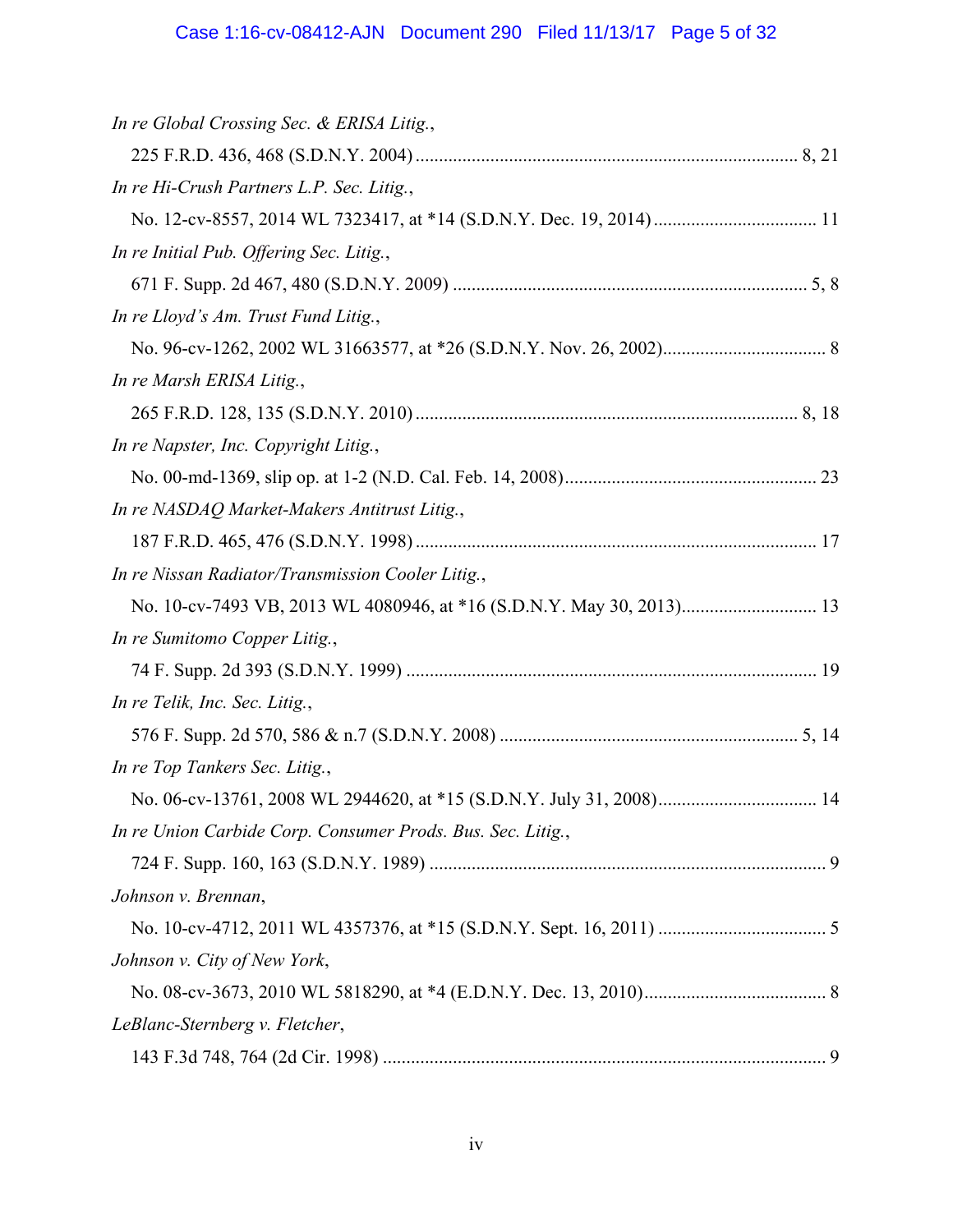# Case 1:16-cv-08412-AJN Document 290 Filed 11/13/17 Page 6 of 32

| Luciano v. Olsten Corp.,                                                   |  |
|----------------------------------------------------------------------------|--|
|                                                                            |  |
| Marsh & McLennan Cos., Inc. Sec. Litig.,                                   |  |
|                                                                            |  |
| McDaniel v. Cty. of Schenectady,                                           |  |
|                                                                            |  |
| McMahon v. Oliver Cheng Catering & Events LLC,                             |  |
|                                                                            |  |
| Meredith Corp. v. SESAC, LLC,                                              |  |
|                                                                            |  |
| Miltland Raleigh-Durham v. Myers,                                          |  |
|                                                                            |  |
| Missouri v. Jenkins,                                                       |  |
|                                                                            |  |
| Parker v. Jekyll & Hyde Entm't Holdings, L.L.C.,                           |  |
|                                                                            |  |
| Reyes v. Altamarea Grp., LLC,                                              |  |
|                                                                            |  |
| Sewell v. Bovis Lend Lease, Inc.,                                          |  |
|                                                                            |  |
| Sheppard v. Consol. Edison Co. of New York,                                |  |
|                                                                            |  |
| Steiner v. ABC, Inc.,                                                      |  |
|                                                                            |  |
| Sykes v. Harris,                                                           |  |
| No. 09-cv-8486, 2016 WL 3030156, at *18 (S.D.N.Y. May 24, 2016) 16, 21, 22 |  |
| Taft v. Ackermans,                                                         |  |
|                                                                            |  |
| Tart v. Lions Gate Entm't Corp.,                                           |  |
|                                                                            |  |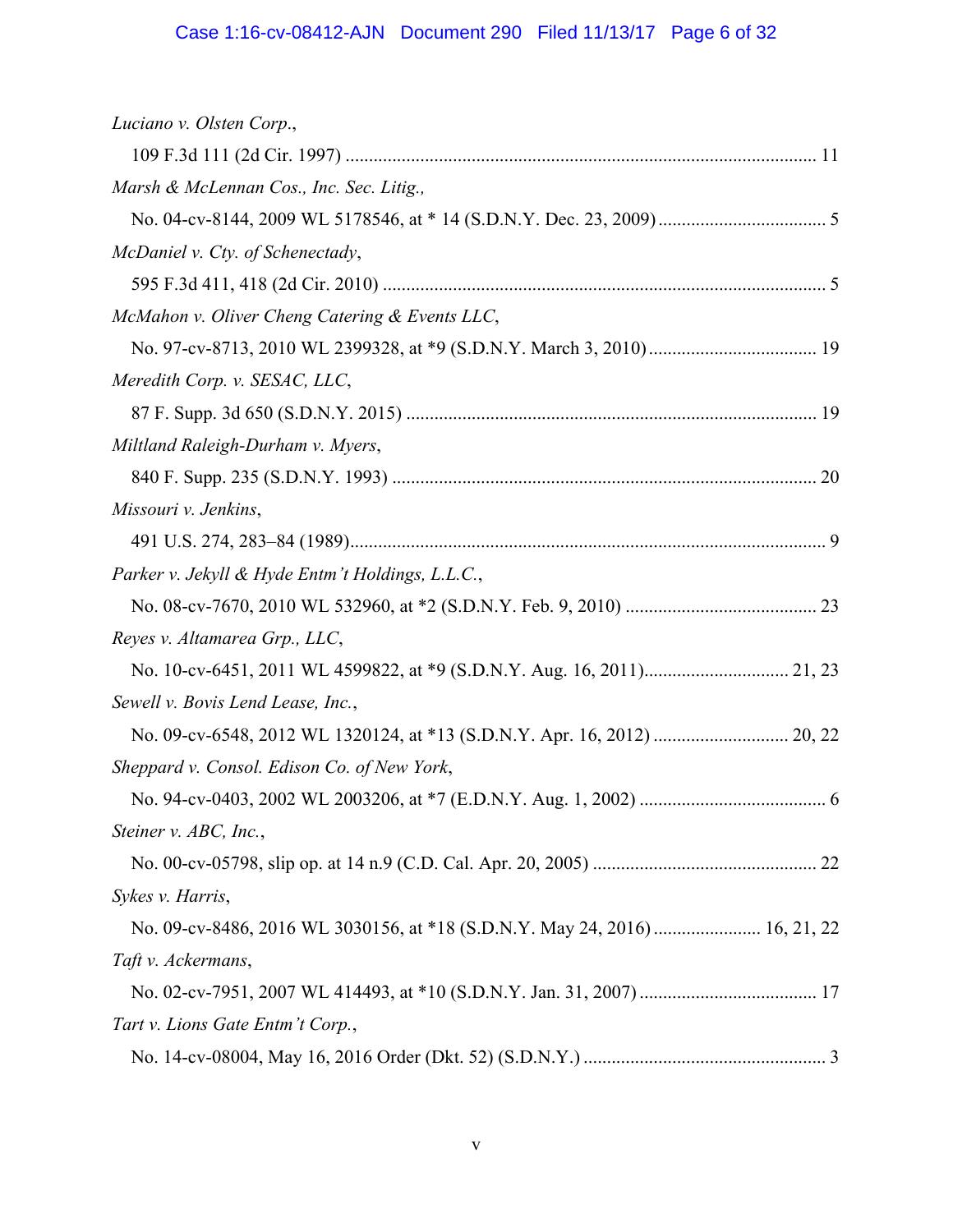| Varljen v. H.J. Meyers & Co.,                                                    |
|----------------------------------------------------------------------------------|
|                                                                                  |
| Velez v. Novartis Pharm. Corp.,                                                  |
| No. 04 CIV 09194 CM, 2010 WL 4877852, at *21 (S.D.N.Y. Nov. 30, 2010) 1, 6, 7    |
| Villalva-Estrada v. SXB Rest. Corp.,                                             |
|                                                                                  |
| Wal-Mart Stores, Inc. v. Visa U.S.A., Inc.,                                      |
|                                                                                  |
| Weiss v. Mercedes-Benz of N.Am., Inc.,                                           |
|                                                                                  |
| West Virginia v. Chas. Pfizer & Co.,                                             |
| 314 F. Supp. 710, 743-44 (S.D.N.Y. 1970), aff'd, 440 F.2d 1079 (2d Cir. 1971) 16 |
| Williamsburg Fair Hous. Comm. v. N.Y. City Hous. Auth.,                          |
| No. 76-cv-2125, 2005 U.S. Dist. LEXIS 5200, at *35 (S.D.N.Y. Apr. 4, 2005)  11   |
| Yap v. Sumitomo Corp. of Am.,                                                    |
|                                                                                  |
| Yuzary v. HSBC Bank USA, N.A.,                                                   |
|                                                                                  |
| <b>Other Authorities</b>                                                         |
| 7B Charles A. Wright et al.,                                                     |
|                                                                                  |

Federal Judicial Center,

*Managing Class Action Litigation: A Pocket Guide for Judges* 35 (3d ed. 2010) ..................... 6 The American Law Institute,

*Principles of the Law of Aggregate Litigation* § 3.13 (2010) ..................................................... 6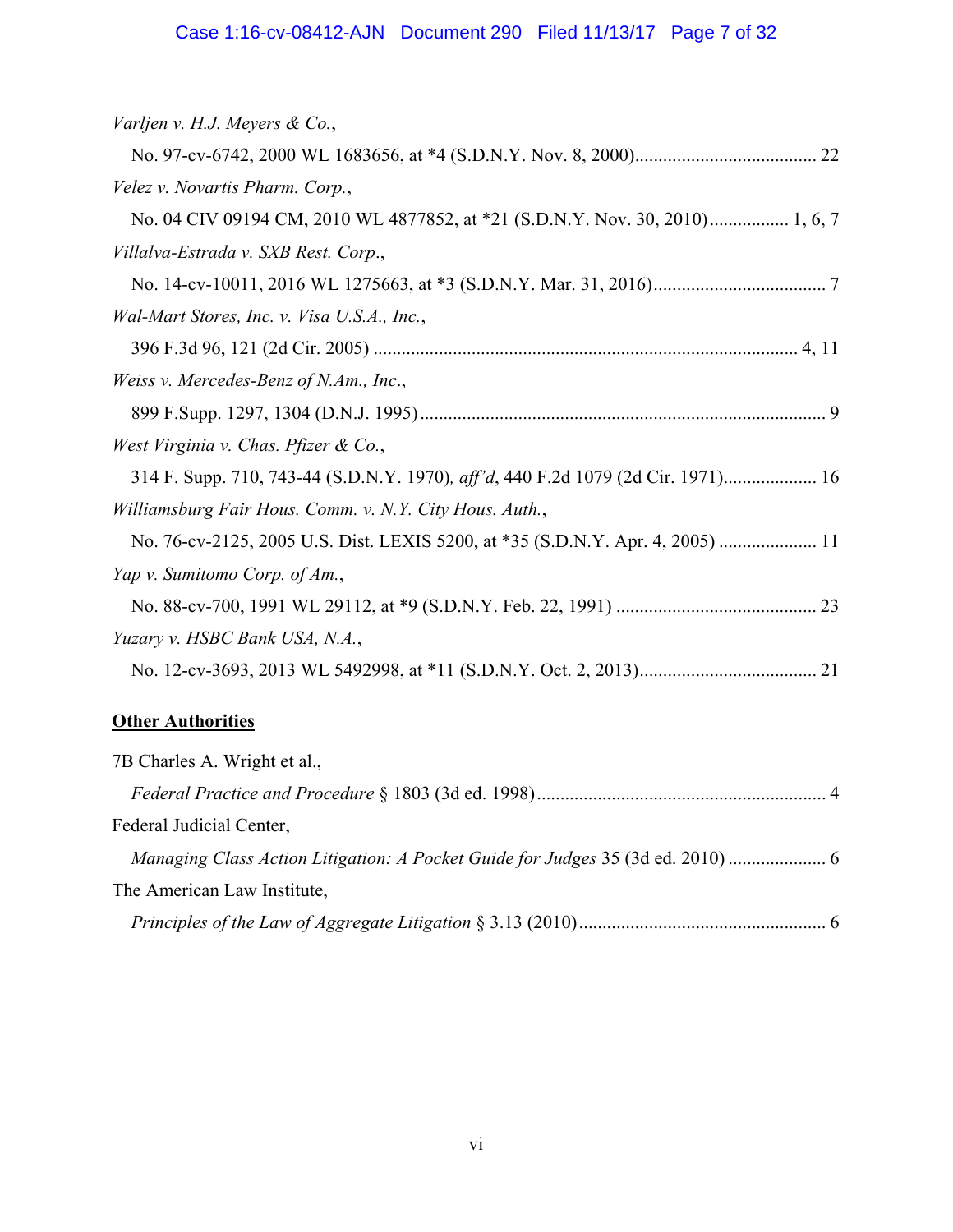## **I. INTRODUCTION**

Court-appointed class counsel Susman Godfrey L.L.P. and Gradstein & Marzano, P.C. ("Class Counsel"), having recovered \$112.55 million in total relief for the benefit of the Class, respectfully apply for an award of attorneys' fees and expenses.<sup>1</sup> The requested fee, which totals \$15.86 million, is 14% of the gross settlement benefit, well within the range approved by courts in this Circuit. *See Velez v. Novartis Pharm. Corp.*, No. 04 CIV 09194 CM, 2010 WL 4877852, at \*21 (S.D.N.Y. Nov. 30, 2010) (noting that "federal courts have established that a standard fee in complex class action cases like this one, where plaintiffs' counsel have achieved a good recovery for the class, ranges from 20 to 50 percent of the *gross settlement benefit*," which includes the value of both monetary and nonmonetary relief, and that "[d]istrict courts in the Second Circuit routinely award attorneys' fees that are 24.59 percent or greater"). Here, the requested award is warranted by the outstanding results achieved for the Class through the efforts of Class Counsel in pursuing the novel and complex claims at issue in this case, and the enormous risks taken and overcome in litigation brought entirely on a contingency fee basis.

The Settlement was achieved as a result of the tenacious prosecution of the case by Class Counsel.<sup>2</sup> Class Counsel invested over \$2,658,084.92 in time and money into this case. Class Counsel undertook this litigation on a wholly contingent basis, with no assurance either of payment or of recouping expenses. This class action was risky from the outset, as Spotify reiterated time and again that "copyright claims are poor candidates for class-action treatment." Dkt. No. 150 (quoting *Football Ass'n Premier League Ltd. v. YouTube, Inc.*, 297 F.R.D. 64, 65 (S.D.N.Y. 2013)). Attacking both liability and damages, Spotify vigorously contested the

<sup>&</sup>lt;sup>1</sup> Class Counsel opposes the Motion for Attorneys' Fees and Costs filed at Dkt. 261-3 and notes that none of the "plaintiffs" listed in the motion are, in fact, plaintiffs. *See* Dkt. 177 ¶ 7. The individuals that the Michelman firm represents were all dismissed from this action, also by order of the Court. Dkt. 87 (August 18, 2016 Order).

<sup>&</sup>lt;sup>2</sup> All emphases added unless otherwise indicated. All capitalized terms shall have the meaning set forth in the Settlement Agreement, Dkt. 176-3.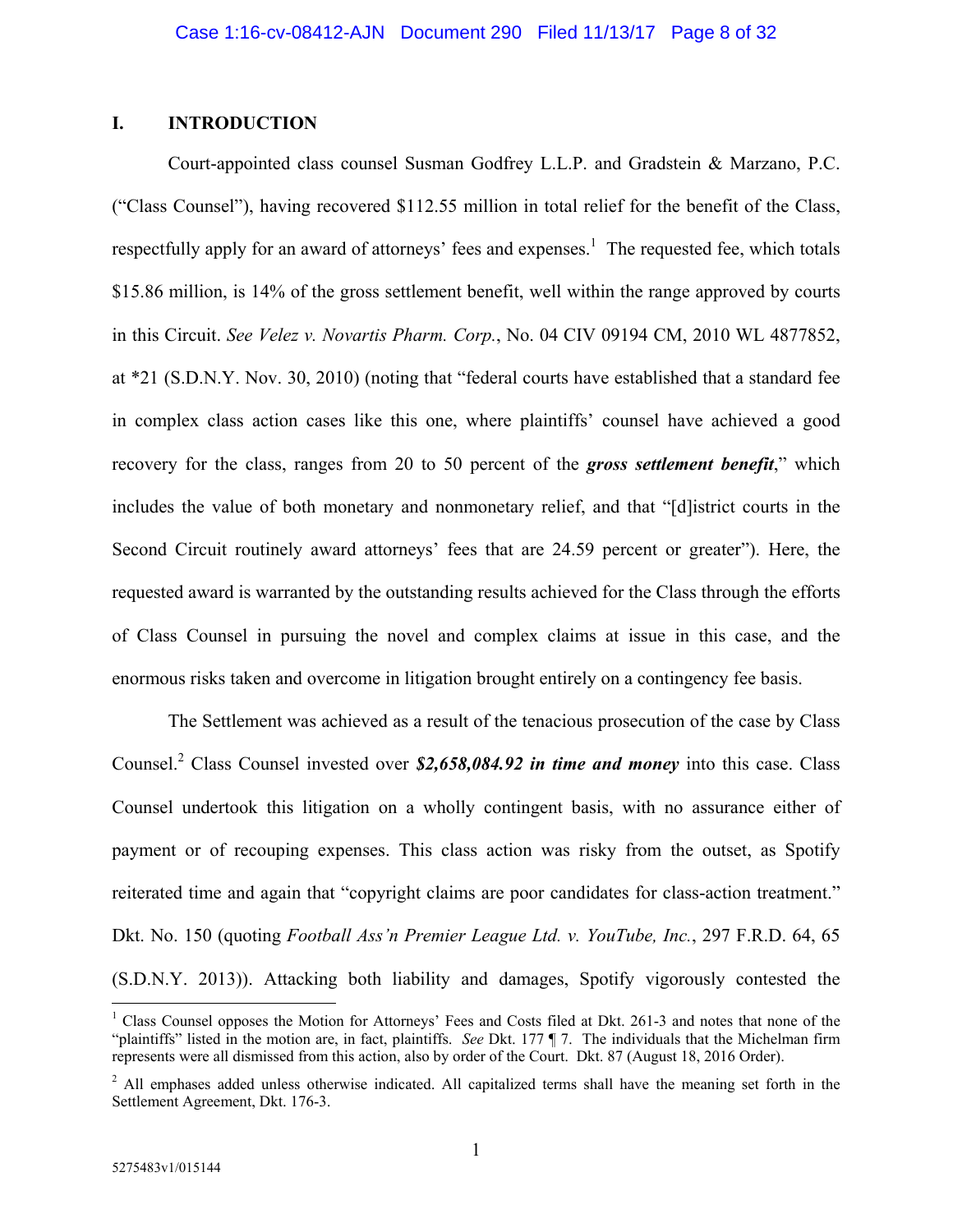#### Case 1:16-cv-08412-AJN Document 290 Filed 11/13/17 Page 9 of 32

number of musical compositions even eligible for any recovery for their owners by excluding unregistered works, already-fully licensed works, already-partially licensed works, works in the public domain, ownership disputes, unstreamed works, works covered by pass-through rights from aggregators, implied licenses (including voluntary promotion), among other defenses. This case was also litigated under the shadow of a separate, private agreement between Spotify and the members of the National Music Publishers' Association ("NMPA"), the music publishing industry's major trade group, which added significant uncertainties to the size of the Class and value of its claims, because "*over 96% of the music publishing community*, as measured by NMPA Market Share" participated in that settlement.<sup>3</sup> That NMPA settlement with Spotify was negotiated between sophisticated parties and music industry veterans, and resulted in a \$30 million recovery.<sup>4</sup> In contrast, Class Counsel achieved in this Settlement, for what the NMPA contends is the remaining 4% of market share, a settlement valued at \$112.55 million that will provide Class Members with outstanding monetary and nonmonetary relief.

The Class was advised in the Notice that Class Counsel may apply for fees up to onethird of the Settlement Fund, plus \$5 million that Spotify agreed to pay over and above the benefits provided to the Class in cash and other relief, which would have equaled \$19.48 million. An application for \$19.48 million as provided for in the Notice would be fair and reasonable in light of all the circumstances. Despite these facts, Class Counsel determined to only apply for a fee equal to \$15.86 million, an amount which equals 14% of the gross settlement benefit (including the value of the future monetary and nonmonetary benefits), or using a less-accepted and more conservative methodology, 25% of the cash fund, plus up to \$5 million in attorneys'

<sup>&</sup>lt;sup>3</sup> See, e.g., https://www.digitalmusicnews.com/2016/07/12/spotify-crushing-david-lowery-lawsuit/ (last visited Nov. 9, 2017).

<sup>4</sup> *See, e.g.,* http://www.billboard.com/articles/business/7263747/spotify-nmpa-publishing-30-million-settlementunpaid-royalties (last visited Nov. 9, 2017).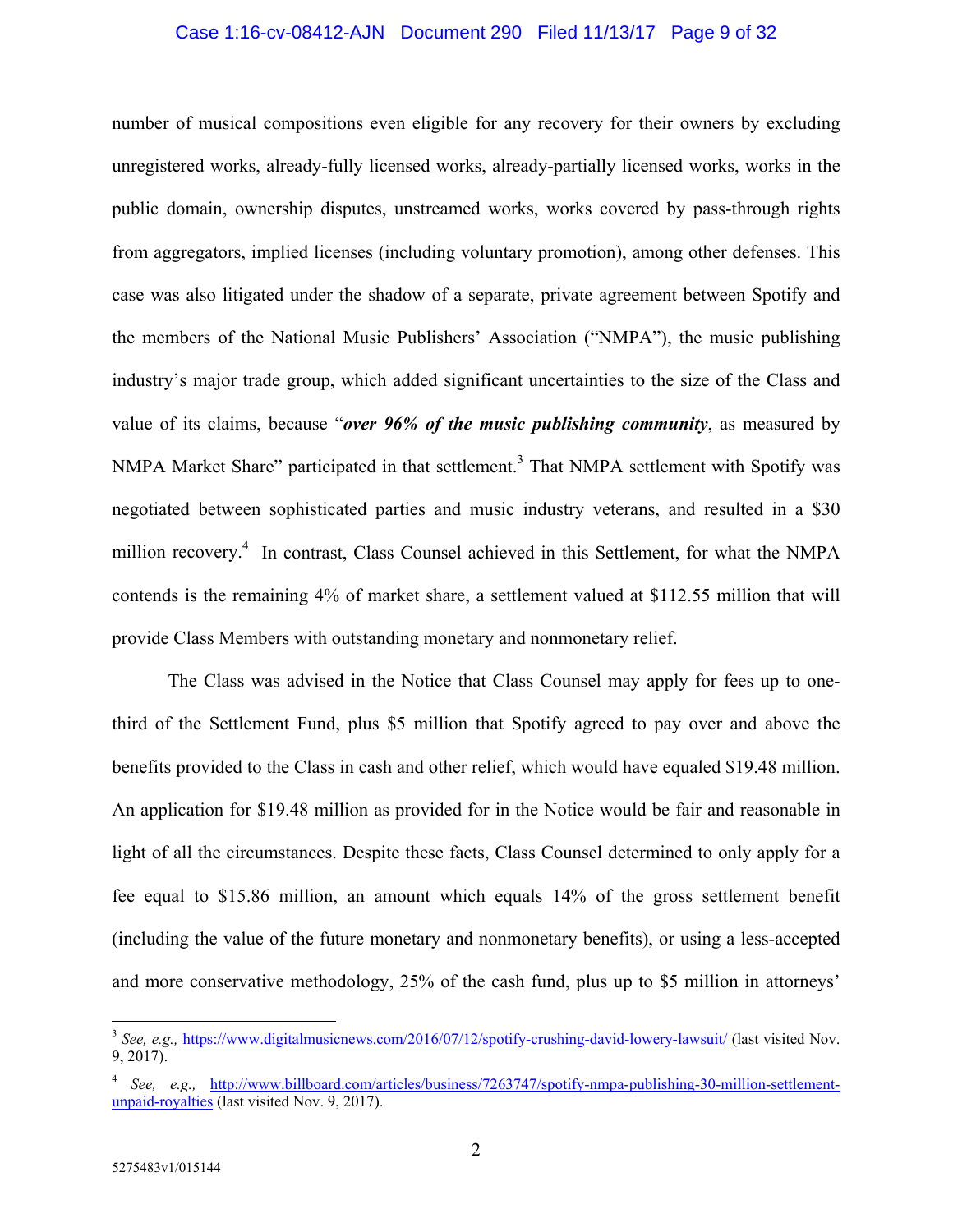#### Case 1:16-cv-08412-AJN Document 290 Filed 11/13/17 Page 10 of 32

fees Spotify agreed to pay in conjunction with the prospective relief provided by the Settlement.<sup>5</sup> Class Counsel's fee request would be reasonable under governing standards even if there had never been a future monetary and non-cash component of the Settlement's benefits. If this application is approved, the Class will end up with 75% of the cash fund because \$5 million of the fees are being separately paid by Spotify.

For each of these reasons, Class Counsel respectfully moves this Court for an award of attorneys' fee of \$15,860,000. Class Counsel also seeks reimbursement for \$632,111.92 in litigation expenses and incentive awards for the named Plaintiffs to compensate them for their time and efforts in bringing this case to a successful resolution.

## **II. BACKGROUND**

The relevant facts supporting the motion are set forth in detail in the Memorandum of Law in Support of Class Plaintiffs' Motion for Final Approval of Class Action Settlement (filed concurrently herewith) and the Motion for Preliminary Approval of Settlement and the accompanying declarations, previously filed at Dkt. Nos. 168–70, 176.

## **III. ARGUMENT**

## **A. Class Counsel's Fee Request Is Reasonable**

#### **1. Class Counsel Is Entitled to Fees from the Common Fund**

The Supreme Court has long recognized that a lawyer who obtains a recovery "for the benefit of persons other than himself or his client is entitled to a reasonable attorney's fee from the fund as a whole." *Boeing Co. v. Van Gemert*, 444 U.S. 472, 478 (1980); *see also, e.g.*, *Tart v. Lions Gate Entm't Corp.*, No. 14-cv-08004, May 16, 2016 Order (Dkt. 52) (S.D.N.Y.) ("Awarding attorneys' fees based on a percentage of the settlement fund rather than the amount of claims submitted by class members is proper."). "The court's authority to reimburse the

 $\frac{5}{6}(0.25 * $43,450,000.00) = $10,862,500.00 + $5,000,000.00 = $15,862,500.00$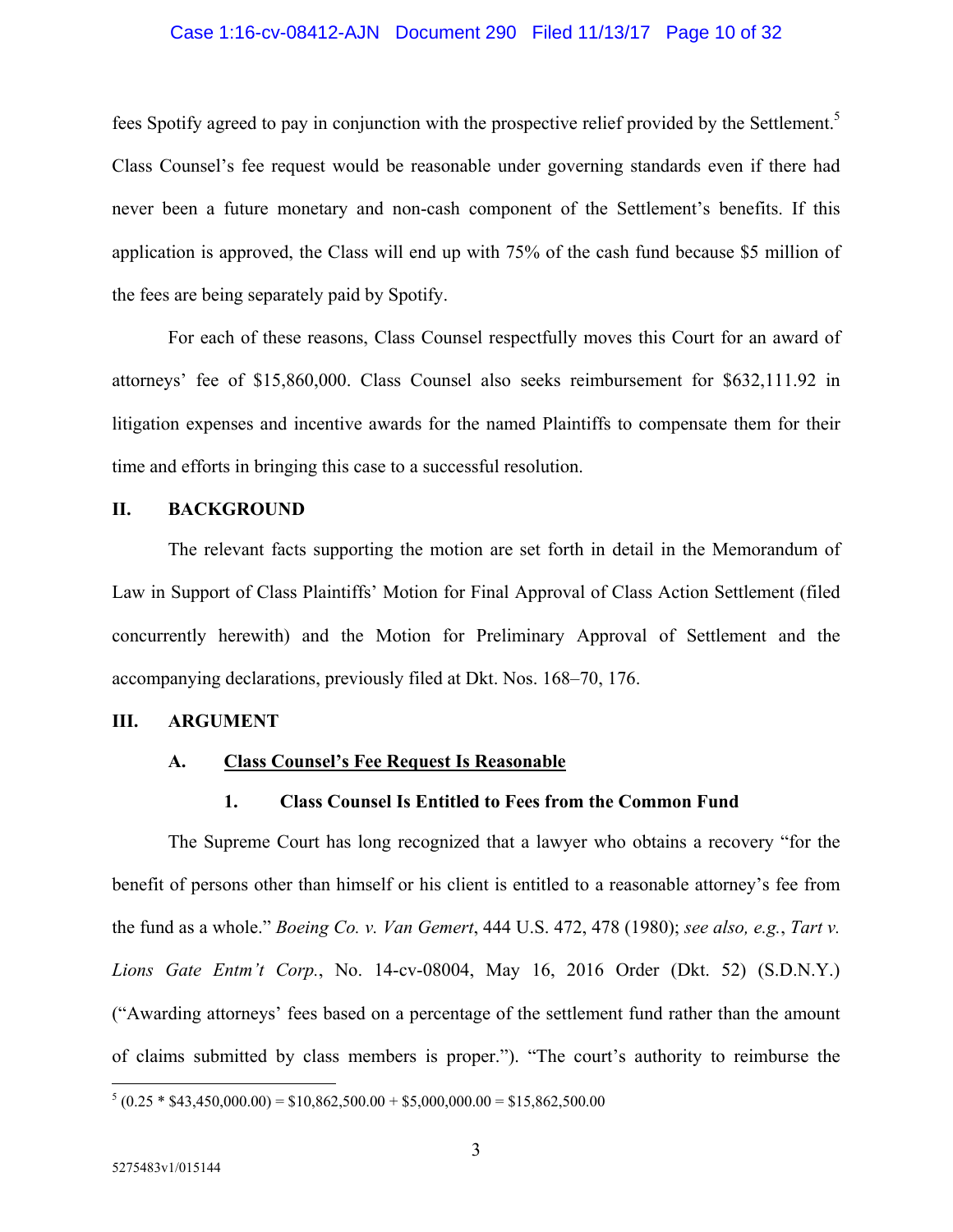## Case 1:16-cv-08412-AJN Document 290 Filed 11/13/17 Page 11 of 32

parties stems from the fact that the class action [device] is a creature of equity and the allowance

of attorney-related costs is considered part of the historic equity power of the federal courts." 7B

Charles A. Wright et al., *Federal Practice and Procedure* § 1803 (3d ed. 1998).

The purposes of the doctrine are to fairly and adequately compensate class counsel for services rendered; to ensure that all class members contribute equally towards the costs associated with litigation pursued on their behalf; and to encourage skilled counsel to represent those who seek redress for injury inflicted on an entire class and thereby discourage future misconduct of a similar nature.

*Fleisher v. Phoenix Life Ins. Co.*, No. 11-cv-8405, 2015 WL 10847814, at \*14 (S.D.N.Y. Sept. 9,

2015); *see also Athale v. Sinotech Energy Ltd.*, No. 11-cv-05831, 2013 WL 11310686, at \*7

(S.D.N.Y. Sept. 4, 2013) ("The rationale for the doctrine is an equitable one: it prevents unjust enrichment of those benefitting from a lawsuit without contributing to its cost.").

## **2. The Requested Fee Is Fair and Reasonable Under the Percentage Method**

#### *a. The Percentage Method Is Favored*

Under the percentage method, the "court sets some percentage of the recovery as a fee." *Goldberger v. Integrated Resources, Inc.*, 209 F.3d 43, 47 (2d Cir. 2000). While courts may award attorneys' fees under either the "lodestar" method or the "percentage of the recovery" method, "[t]he trend in this Circuit is toward the percentage method." *Wal-Mart Stores, Inc. v. Visa U.S.A., Inc.*, 396 F.3d 96, 121 (2d Cir. 2005) (quotations and citation omitted). The percentage method is preferable because it "directly aligns the interests of the class and its counsel and provides a powerful incentive for the efficient prosecution and early resolution of litigation." *Id.*; *see also, Hyun v. Ippudo USA Holdings*, No. 14-cv-8706, 2016 WL 1222347, at \*3 (S.D.N.Y. Mar. 24, 2016) (applying percentage method and awarding 33.33% of settlement fund for fees where the parties were able to settle relatively early and before any depositions occurred," as the method "avoids the lodestar method's potential to 'create a disincentive to early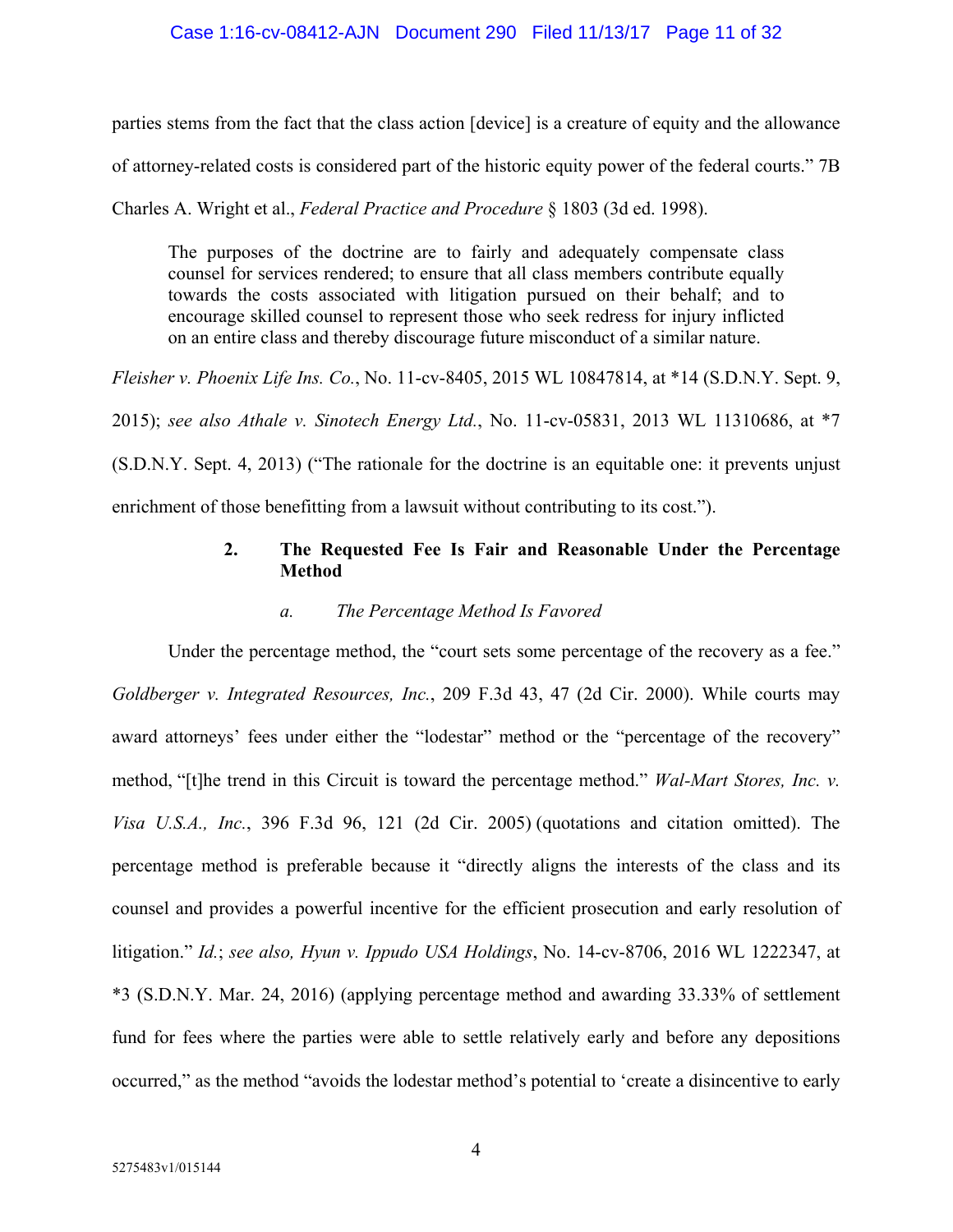#### Case 1:16-cv-08412-AJN Document 290 Filed 11/13/17 Page 12 of 32

settlement" (quoting *McDaniel v. Cty. of Schenectady*, 595 F.3d 411, 418 (2d Cir. 2010))).<sup>6</sup> "[T]he percentage method continues to be the trend of district courts in this Circuit and has been adopted in the vast majority of circuits." *In re Marsh & McLennan Cos., Inc. Sec. Litig.,* No. 04 cv-8144, 2009 WL 5178546, at \* 14 (S.D.N.Y. Dec. 23, 2009).7

## *b. Fee of 14% of the Overall Settlement Value Is Fair and Reasonable*

Here, Class Counsel is seeking a \$15.86 million fee, which represents *less than 15% of the overall settlement value*, including cash and future monetary and non-monetary benefits. As set forth in the Declaration and accompanying expert report of Joao dos Santo ("dos Santo Decl."), who has more than 20 years of professional experience and a Master of Science degree in applied economics from Rutgers University, with field concentrations in econometric modeling and forecasting, the future monetary relief provided in the Settlement is valued at \$63.1 million. *See* dos Santo Decl. ¶ 2, 10; Ex. B ¶ 1. The overall immediate cash payment by Spotify is at least \$49,450,000, consisting of a \$43,450,000 payment from which distributions to the Class will be made (before fees and costs), approximately \$1 million in settlement administration and notice costs to be paid separately by Spotify, Dkt. 170 (Cirami Decl.)  $\P$  46;

<sup>&</sup>lt;sup>6</sup> The Second Circuit has also explained the disadvantages of the lodestar method: "In contrast, the lodestar [method] creates an unanticipated disincentive to early settlements, tempts lawyers to run up their hours, and compels district courts to engage in a gimlet-eyed review of line-item fee audits." *Wal-Mart Stores, Inc.*, 396 F.3d at 121; *see also Davenport v. Elite Model Mgmt. Corp.*, No. 13-cv-01061, 2014 WL 12756756 (S.D.N.Y. May 12, 2014) (noting that the percentage "method 'preserves judicial resources because it relieves the court of the cumbersome, enervating, and often surrealistic process of evaluating fee petitions.'" (quoting *Johnson v. Brennan*, No. 10-cv-4712, 2011 WL 4357376, at \*15 (S.D.N.Y. Sept. 16, 2011))).

<sup>7</sup> *See also In re Beacon Assocs. Litig.*, No. 09-cv-3907, 2013 WL 2450960, at \*5 (S.D.N.Y. May 9, 2013) ("The trend in this Circuit has been toward the use of a percentage of recovery as the preferred method of calculating the award for class counsel in common fund cases, reserving the traditional 'lodestar' calculation as a method of testing the fairness of a proposed settlement"); *In re IMAX Sec. Litig.,* No. 06-cv-6128, 2012 WL 3133476, at \*5 (S.D.N.Y. Aug. 1, 2012) (same); *Fogarazzo v. Lehman Bros., Inc.*, No. 03-cv-5194, 2011 WL 671745, at \*2 (S.D.N.Y. Feb. 23, 2011) (same); *In re Initial Pub. Offering Sec. Litig.*, 671 F. Supp. 2d 467, 480 (S.D.N.Y. 2009) (same); *In re Telik, Inc. Sec. Litig.*, 576 F. Supp. 2d 570, 586 & n.7 (S.D.N.Y. 2008) (same).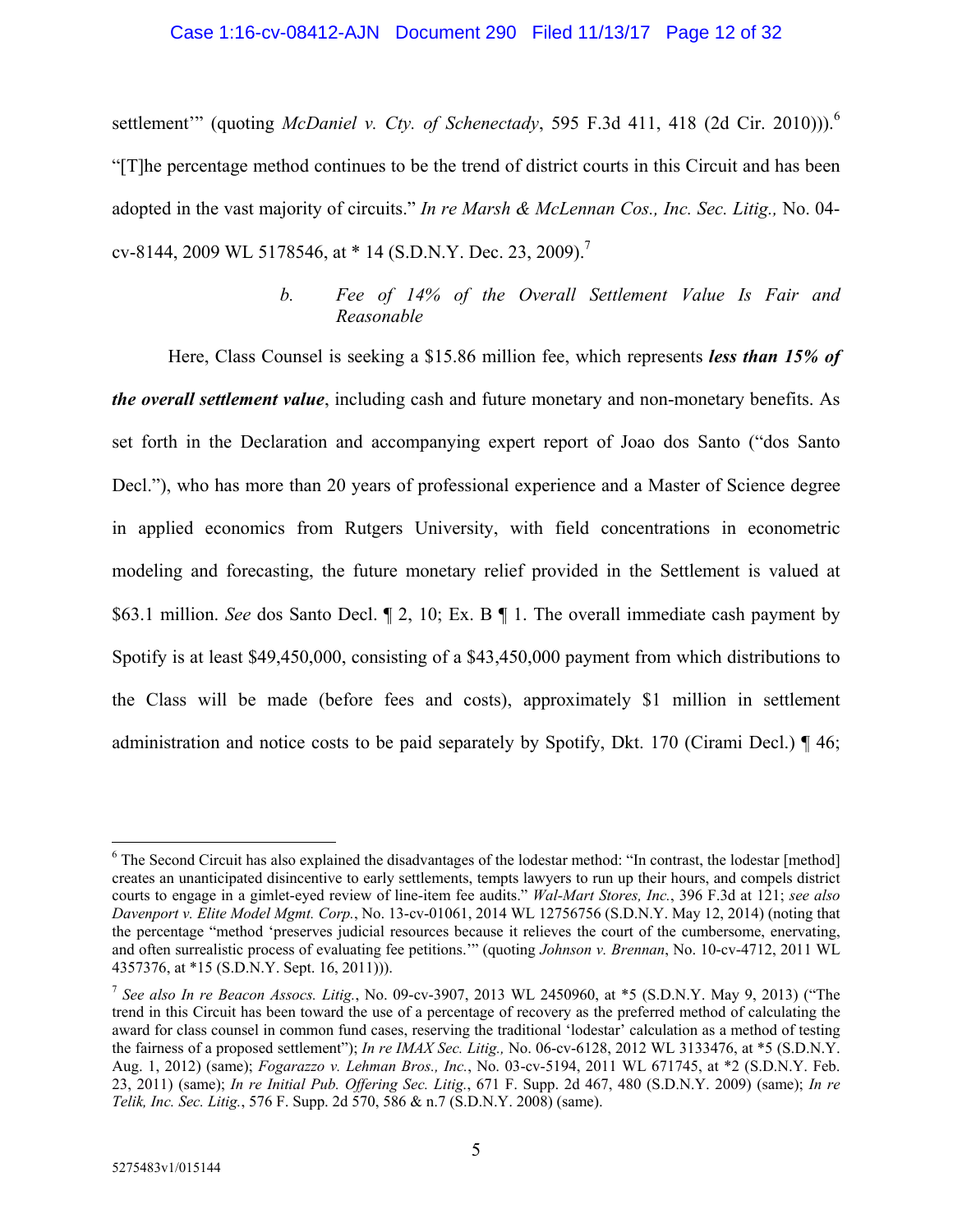#### Case 1:16-cv-08412-AJN Document 290 Filed 11/13/17 Page 13 of 32

and a separate payment for the first \$5 million in attorneys' fees awarded.<sup>8</sup> The gross settlement value, combining the monetary and nonmonetary benefits, is approximately \$112.55 million.

In calculating the overall settlement value for purposes of the "percentage of the recovery" approach, courts include the value of both the monetary and nonmonetary benefits conferred on the Class. *See Fleisher*, 2015 WL 10847814, at \*16 (granting fee award of \$38.125 million fee after "compar[ing] the fee to the 'gross value of the settlement,' which combined the values of the monetary relief, the nonmonetary benefits and the money earmarked for attorneys' fees"). Leading authorities agree,  $9$  as do courts in this Circuit and nationwide.<sup>10</sup> The Federal Judicial Center provides an example of when it is appropriate to base a percentage fee on the value of prospective relief through objective criteria: "[A]n injunction against an overcharge may be valued at the amount of the overcharge multiplied by the number of people likely to be exposed to the overcharge in the near future. $11$  In this case, the valuation of the Future Royalty Payments Program, one component of the substantial prospective relief achieved for Class

<u>.</u>

<sup>8</sup> In calculating the value of the monetary benefit, courts include any amounts earmarked for attorneys' fees. *See Velez*, 2010 WL 4877852, at \*18 ("Based on the 'percentage of the fund' approach for evaluating class action fees, the amount of attorneys' fees in question is compared to the overall settlement value, *including any portion earmarked for said fees*.").

<sup>9</sup> Federal Judicial Center, *Managing Class Action Litigation: A Pocket Guide for Judges* 35 (3d ed. 2010) ("Courts use two methods to calculate fees for cases in which the settlement is susceptible to an objective evaluation. *The primary method is based on a percentage of the actual value to the class of any settlement fund plus the actual value of any nonmonetary relief.*"); The American Law Institute, *Principles of the Law of Aggregate Litigation* § 3.13 (2010) ("[A] percentage-of-the-fund approach should be the method utilized in most common-fund cases, with the percentage being based on both the monetary *and nonmonetary value* of the judgment or settlement.").

<sup>&</sup>lt;sup>10</sup> See Velez, 2010 WL 4877852, at \*8, \*18 (approving settlement that was "21.8 percent of the *total relief* available through the settlement," which included "both nonmonetary and monetary relief valued at up to \$175 million"); *Sheppard v. Consol. Edison Co. of New York*, No. 94-cv-0403, 2002 WL 2003206, at \*7 (E.D.N.Y. Aug. 1, 2002) (approving fee petition where fee was measured as a percentage of the "total settlement," which included \$6.745 million in monetary relief and "an estimated \$5 million in non-monetary, injunctive relief); *In re Auction Houses Antitrust Litig.*, No. 00-cv-0648, 2001 WL 170792, at \*10, \*17 (S.D.N.Y. Feb. 22, 2001) (approving fee measured as a "percentage of the recovery," which was valued at \$512 million based on cash payments and nonmonetary discount certificates); *cf. Blessing v. Sirius XM Radio Inc.*, 507 F. App'x 1, 4 (2d Cir. 2012) (holding that the district court properly determined that settlement was fair based in part on its valuation of the "nonmonetary antitrust" benefits, principally a "price freeze").

<sup>11</sup> Federal Judicial Center, *supra* note 9, at 34-35.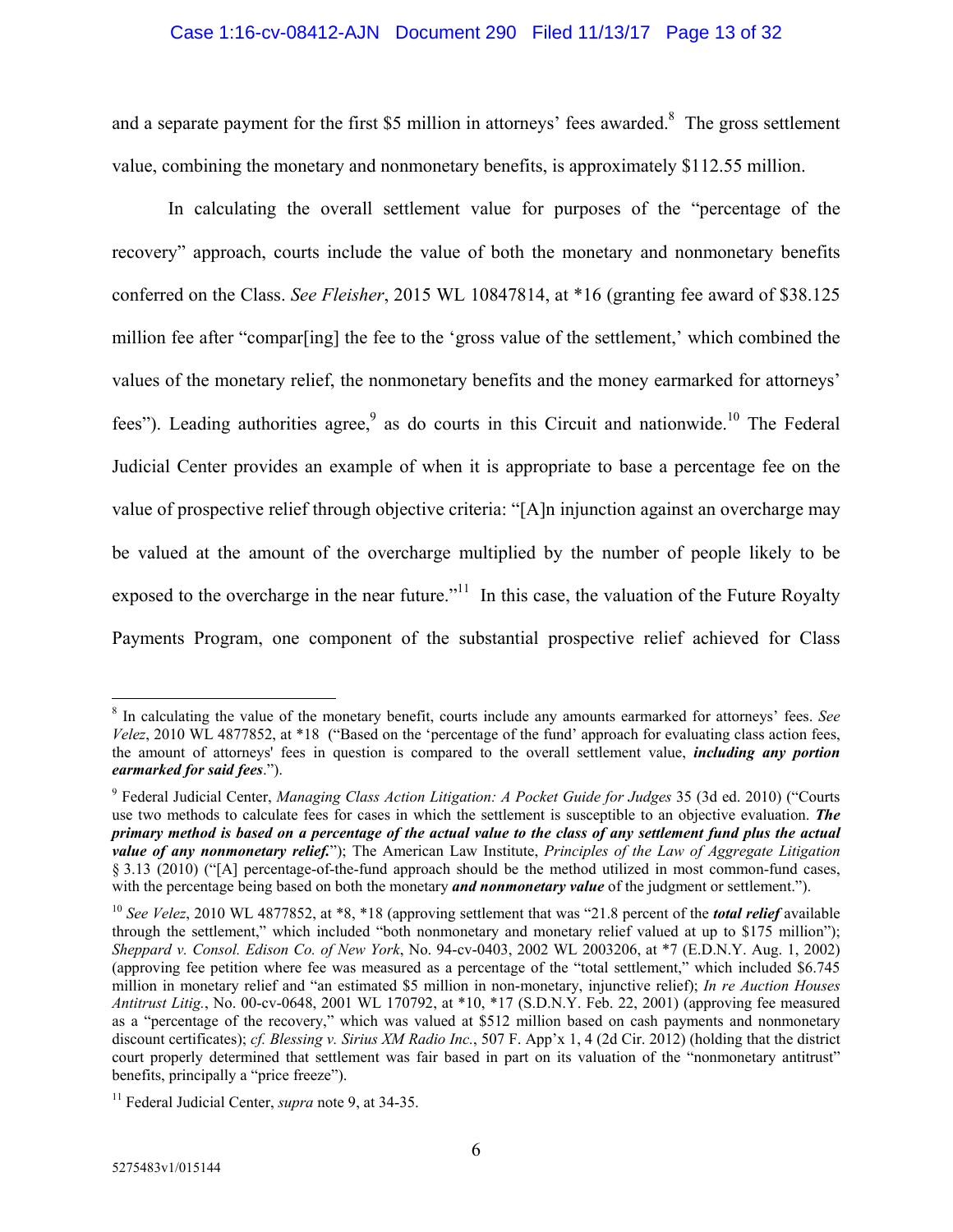Members, is valued using a similar approach. *See* dos Santo Decl. ¶¶ 5-7.

In *Velez v. Novartis Pharmaceuticals Corp.*, the court held that, in addition to monetary relief, the settlement provided equitable relief that would improve the defendant's employment practices in order to ensure that its sales force was treated fairly. 2010 WL 4877852, at \*1. The court valued this programmatic relief at "at least \$22.5 million." *Id.* at \*15. In granting the requested \$38.125 million fee request, the court compared the fee to the "gross value of the settlement," which combined the values of the monetary relief, the nonmonetary benefits and the money earmarked for attorneys' fees:

Based on the "percentage of the fund" approach for evaluating class action fees, the amount of attorneys' fees in question is compared to the overall settlement value, including any portion earmarked for said fees. Here, the requested fees represent approximately 21.8 percent of the *total relief* available through the settlement. Even if calculated in *the more conservative and less-accepted methodology of percent against monetary fund* (rather than overall value), the requested fees represent approximately 25 percent of the monetary relief available through settlement.

*Id.* at \*18. Similarly, the requested fee here represents less than 15% of the total gross value of the Settlement, which is far below the mainstream of percentage awards in this Circuit. Even if calculated in "the more conservative and less-accepted methodology of percent against monetary fund (rather than overall value)," *id.*, the requested fees represent just 25% of the total of the cash fund, and the \$5 million that Spotify has agreed to separately pay for the value of future benefits.

"Fee awards representing one third of the total recovery are common in this District." *Hyun*, 2016 WL 1222347, at \*3 (quoting *Gaspar v. Pers. Touch Moving, Inc.,* No. 13-cv-8187, 2015 WL 7871036, at \*2 (S.D.N.Y. Dec. 3, 2015)); *see also Villalva-Estrada v. SXB Rest. Corp*., No. 14-cv-10011, 2016 WL 1275663, at \*3 (S.D.N.Y. Mar. 31, 2016) (approving fee representing 37.5% of common fund while noting that fees of 30% to 33.3% "are not uncommon in this Circuit" (quoting *Guzman v. Joesons Auto Parts*, No. 11-cv-4543, 2013 WL 2898154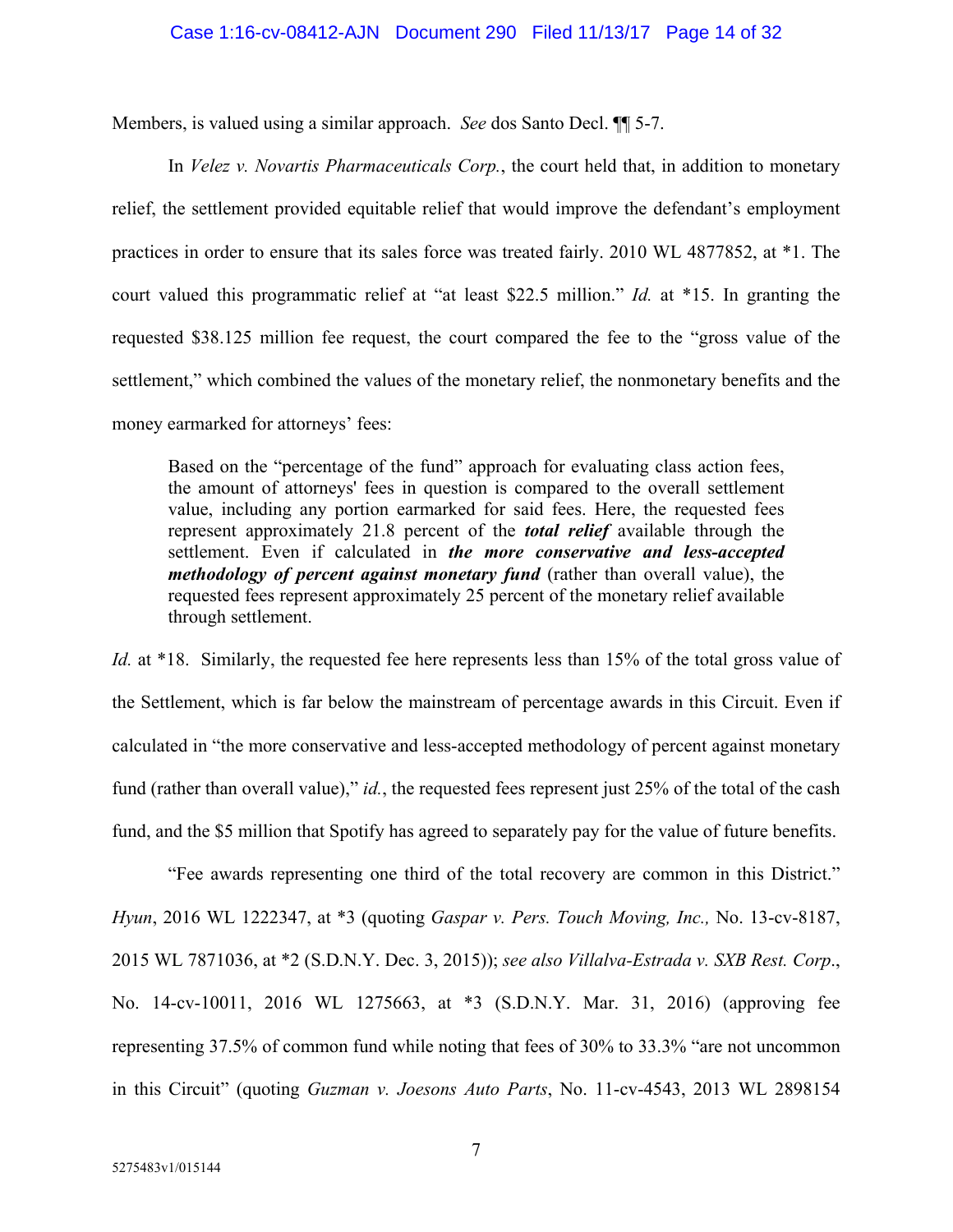$(E.D.N.Y. June 13, 2013))$ .<sup>12</sup>

In further support of its fairness, the requested fee is far less than the 40% that Class Counsel would obtain on the open market under its standard contingency fee arrangement in which expenses are advanced. *See* Declaration of Steven G. Sklaver in Support of Plaintiffs' Motion for Final Approval of Settlement and Class Counsel's Motion for Attorneys' Fees ¶ 19 ("Sklaver Decl."). "This fact is highly relevant to determining the appropriateness of the award because the Court's ultimate task is to 'approximate the reasonable fee that a competitive market would bear.'" *Fleisher*, 2015 WL 10847814, at \*17 (quoting *Johnson v. City of New York*, No. 08-cv-3673, 2010 WL 5818290, at \*4 (E.D.N.Y. Dec. 13, 2010)); *see also McDaniel*, 595 F.3d at 422 (noting that the district court's focus should be "on mimicking a market"); *see also In re Lloyd's Am. Trust Fund Litig.*, No. 96-cv-1262, 2002 WL 31663577, at \*26 (S.D.N.Y. Nov. 26, 2002) ("[T]he percentage approach most closely approximates the manner in which private litigants compensate their attorneys in the *marketplace contingency fee model*.").

## **3. The Requested Fee is Reasonable Under Lodestar "Crosscheck"**

The Second Circuit also permits courts to utilize a lodestar "crosscheck" to further test the reasonableness of a percentage-based fee. *See Goldberger*, 209 F.3d at 50. The "lodestar" is calculated by multiplying the number of hours expended on the litigation by each particular attorney or paraprofessional by their current hourly rate, and totaling the amounts for all timekeepers. Additionally, "[u]nder the lodestar method of fee computation, a multiplier is typically applied to the lodestar." *In re Global Crossing Sec. & ERISA Litig.*, 225 F.R.D. 436, 468 (S.D.N.Y. 2004). "The multiplier represents the risk of the litigation, the complexity of the issues, the contingent nature of the engagement, the skill of the attorneys, and other factors." *Id*.

<sup>12</sup> *See, e.g., In re Marsh ERISA Litig.*, 265 F.R.D. 128, 135 (S.D.N.Y. 2010) (awarding one-third of \$35 million); *In re Initial Pub. Offering Sec. Litig.*, 671 F. Supp. 2d 467, 516 (S.D.N.Y. 2009) (awarding 33.3% fee of \$510 million net settlement recovery).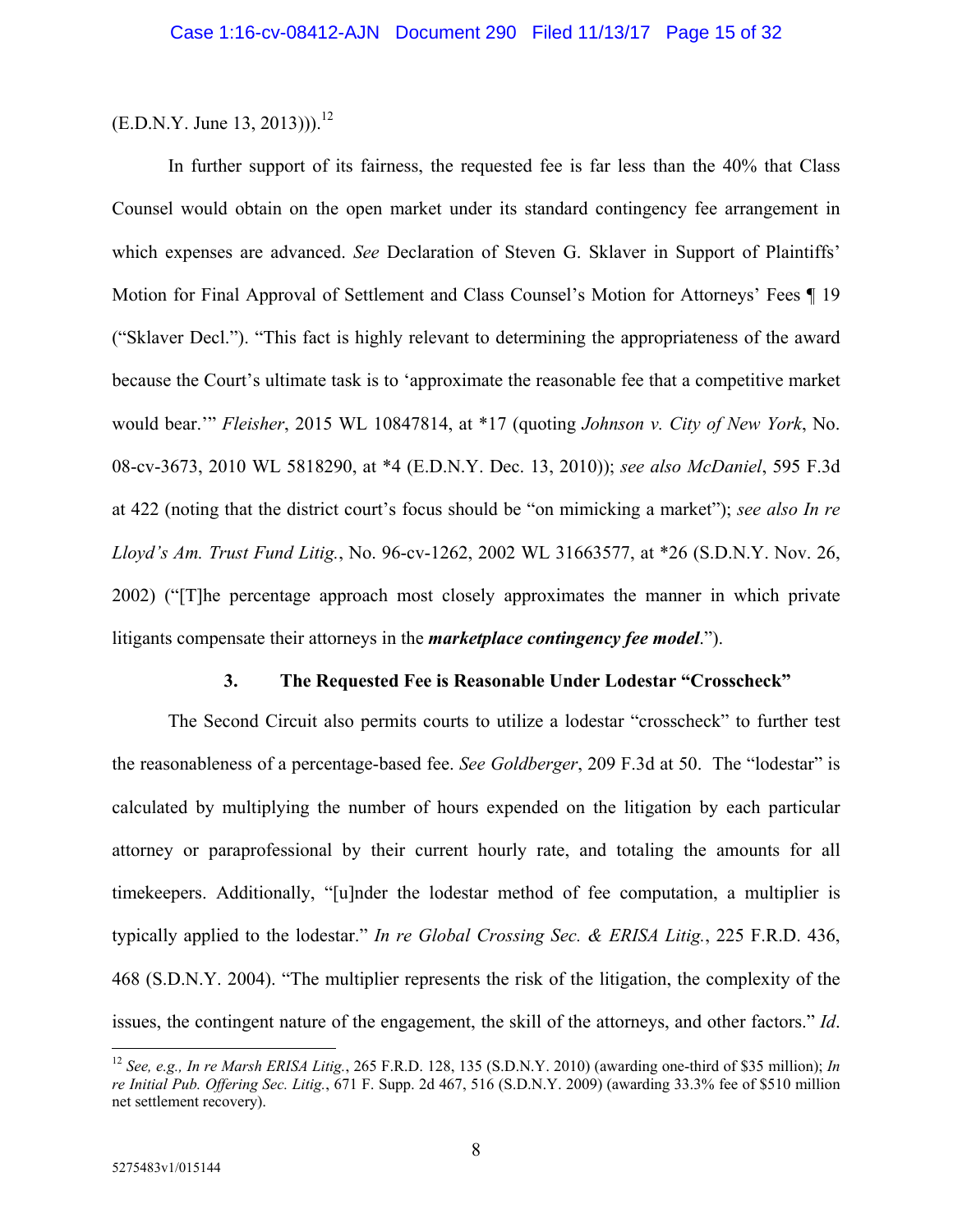#### Case 1:16-cv-08412-AJN Document 290 Filed 11/13/17 Page 16 of 32

(citing *Goldberger*, 209 F.3d at 47). "When used as a 'cross check,' courts are not required to 'exhaustively scrutinize[]' the hours documented by Class Counsel." *Davenport*, 2014 WL 12756756 at 13 (quoting *Goldberger*, 209 F.3d at 50).

In this entirely contingent action, as of November 9, 2017, Class Counsel collectively spent over 3,475.4 hours, representing a lodestar of \$2,025,973.00, and advanced \$632,111.92 in expenses, in investigating, prosecuting and ultimately settling these claims. *See* Sklaver Decl. ¶¶ 21, 24. Additional time and expenses will be incurred through the final approval hearing, scheduled to occur on December 1, 2017. This lodestar is calculated at current hourly rates, an approach which has been endorsed repeatedly by the Supreme Court, the Second Circuit, and district courts within the Second Circuit as a means of accounting for the delay in payment inherent in class actions and for inflation.<sup>13</sup> Class Counsel's requested fee of \$15.86 million yields a crosscheck multiplier of 7.82.

Courts regularly award similar multipliers, especially where counsel have achieved an early settlement, because class counsel should not be "penalized for achieving an earlier settlement, particular<sup>[ly]</sup> where, as here, the settlement amount is substantial." *Beckman v. KeyBank, N.A.*, 293 F.R.D. 467, 482 (S.D.N.Y. 2013) (awarding 33% of the \$4.9 million settlement fund, which resulted in a 6.3 multiplier). *See also Cosgrove v. Sullivan,* 759 F.Supp. 166-67, n. 1 (S.D.N.Y. 1991) (multiplier of 8.74 based on \$1 million fee against lodestar of \$114,398); *Weiss v. Mercedes-Benz of N.Am., Inc.,* 899 F.Supp. 1297, 1304 (D.N.J. 1995)

-

<sup>13</sup> *See, e.g.*, *Missouri v. Jenkins*, 491 U.S. 274, 283–84 (1989) (endorsing "an appropriate adjustment for delay in payment" by applying "current" rate); *Gierlinger v. Gleason*, 160 F.3d 858, 882 (2d Cir. 1998) (rates "should be 'current rather than historic'") (citation and internal quotations omitted); *LeBlanc-Sternberg v. Fletcher*, 143 F.3d 748, 764 (2d Cir. 1998) (current rates "should be applied in order to compensate for the delay in payment"); *In re Union Carbide Corp. Consumer Prods. Bus. Sec. Litig.*, 724 F. Supp. 160, 163 (S.D.N.Y. 1989) (citation omitted) (Using current rates helps "compensate for the delay in receiving compensation, inflationary losses, and the loss of interest.").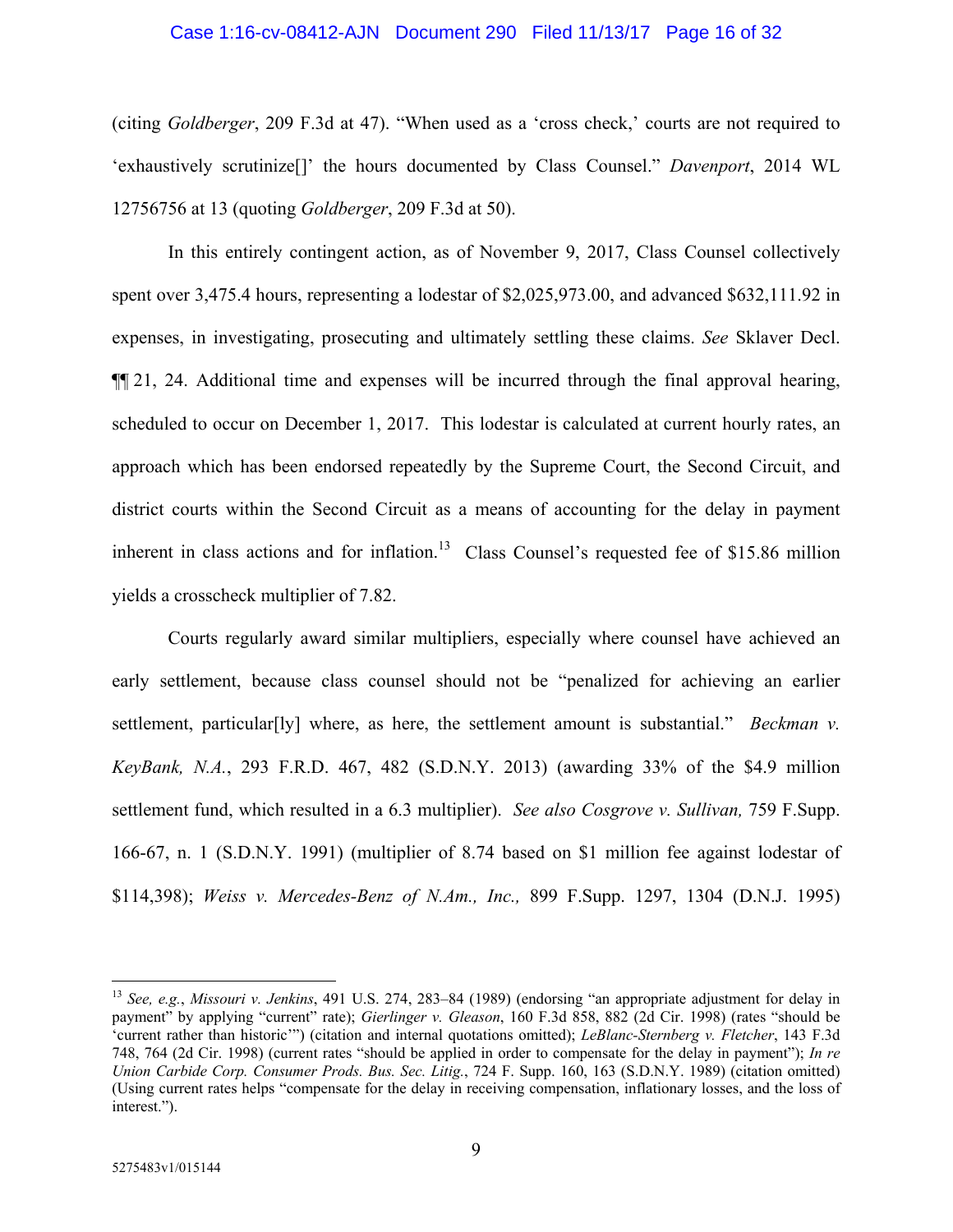#### Case 1:16-cv-08412-AJN Document 290 Filed 11/13/17 Page 17 of 32

(awarding fee that resulted in a multiplier of 9.3 times hourly rate), *aff'd,* 66 F.3d 314 (3d Cir. 1995).

This Court acknowledged in *Athale* that a higher multiplier is justified in a case where the case is large and relatively complex, there were a number of risks of litigation and recovery, the quality of representation was high, and the settlement was speedy and substantial. *Althale*, 2013 WL 11310686, at  $*8$  (awarding a multiplier of 5.65 where counsel obtained a \$20 million recovery and invested \$55,454 in expenses). A higher multiplier is justified in this case because the risk was even greater and the settlement was more substantial. Not only does this Settlement have a higher cash component than *Athale*, but this Settlement also provides substantial future monetary and non-monetary relief. And unlike most other settlements in any class action, this Settlement has an almost apples-to-apples market-based cross-check that establishes what an outstanding result has been achieved: the NMPA Settlement. The NMPA Settlement purports to account for 96% of the published music potentially at issue, *see supra* notes 3-4 and accompanying text, and through those sophisticated lawyers and industry veterans, secured a settlement of only \$30 million. Yet here, Class Counsel negotiated a \$112.55 million recovery for what Spotify and NMPA contends is the remaining 4%. Put differently, adjusted for market share, had the NMPA lead been followed, here, only a settlement of \$1.25 million would have been secured, rather than \$112.55 million (or 90x that amount) that the Settlement actually achieved.14 Also, compared with \$55,454 in expenses in *Althale*, Class Counsel invested \$632,111.92 in expenses here to reach this outstanding result.

Class Counsel's hourly rates are also reasonable. The rates for Class Counsel who billed meaningful time to this case (ranging from \$325 to \$750 per hour) are comparable to peer

-

<sup>&</sup>lt;sup>14</sup> \$1.25 million = (\$30 million NMPA / 96% NMPA market share) – \$30 million NMPA.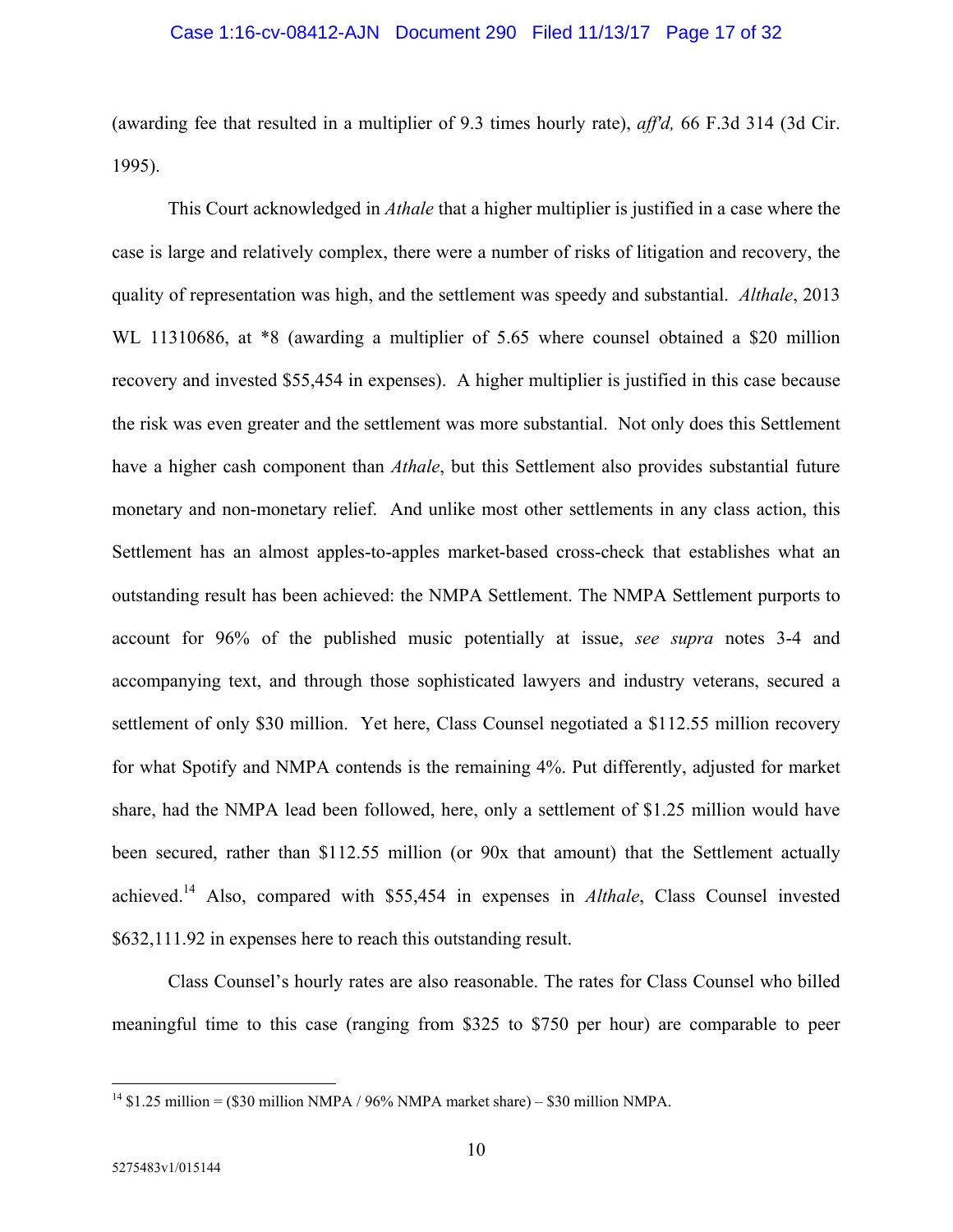### Case 1:16-cv-08412-AJN Document 290 Filed 11/13/17 Page 18 of 32

plaintiffs and defense-side law firms litigating matters of similar magnitude. *See* Sklaver Decl. ¶¶ 22, 25; *see also Genger v. Genger*, No. 14-cv-5683 KBF, 2015 WL 1011718, at \*2 (S.D.N.Y. Mar. 9, 2015) (noting that "New York district courts have approved rates for experienced law firm partners in the range of \$500 to \$800 per hour" and "for law firm associates in the range of \$200 to \$450 per hour," and collecting cases); *In re Hi-Crush Partners L.P. Sec. Litig.*, No. 12 cv-8557, 2014 WL 7323417, at \*14 (S.D.N.Y. Dec. 19, 2014) ("The rates billed by Lead Counsel (ranging from \$425 to \$825 per hour) for attorneys, are comparable to peer plaintiffs and defense-side law firms litigating matters of similar magnitude.").<sup>15</sup>

## **4. The** *Goldberger* **Factors Support the Requested Fee Award**

Under either the percentage method or the lodestar multiplier approach, the "'*Goldberger* factors' ultimately determine the reasonableness of a common fund fee," *Wal-Mart*, 396 F.3d at 121. The *Goldberger* factors, which the Court weighs in its discretion, are:

(1) the time and labor expended by counsel; (2) the magnitude and complexities of the litigation; (3) the risk of the litigation  $\dots$ ; (4) the quality of representation; (5) the requested fee in relation to the settlement; and (6) public policy considerations.

*Goldberger*, 209 F.3d at 50 (citation omitted). Each of these factors confirms that the requested

fee is reasonable on a percentage basis.

*a. Time and Labor Expended by Counsel (Goldberger Factor 1)* 

The first *Goldberger* factor, which addresses the "the time and labor expended by counsel," strongly supports approval of the requested fee. Class Counsel spent over 3,475.4

<sup>15</sup> Courts compare hourly rates with those prevailing in the community. *See Luciano v. Olsten Corp*., 109 F.3d 111, 115 (2d Cir. 1997) ("The lodestar figure should be in line with those [rates] prevailing in the community for similar services by lawyers of reasonably comparable skill, experience, and reputation."). One source commonly used by courts in this Circuit to assess prevailing rates is the National Law Journal Survey. *See, e.g.*, *Williamsburg Fair Hous. Comm. v. N.Y. City Hous. Auth.*, No. 76-cv-2125, 2005 U.S. Dist. LEXIS 5200, at \*35 (S.D.N.Y. Apr. 4, 2005) (observing that "a recent billing survey made by the National Law Journal shows that senior partners in New York City charge as much as \$750 per hour and junior partners charge as much as \$ 490 per hour"). The National Law Journal survey for 2012 shows that partners at New York firms charge between \$330 to \$1200 and associates range between \$215 to \$760. *See* Ex. 1 to Sklaver Decl. (2012 National Law Journal survey).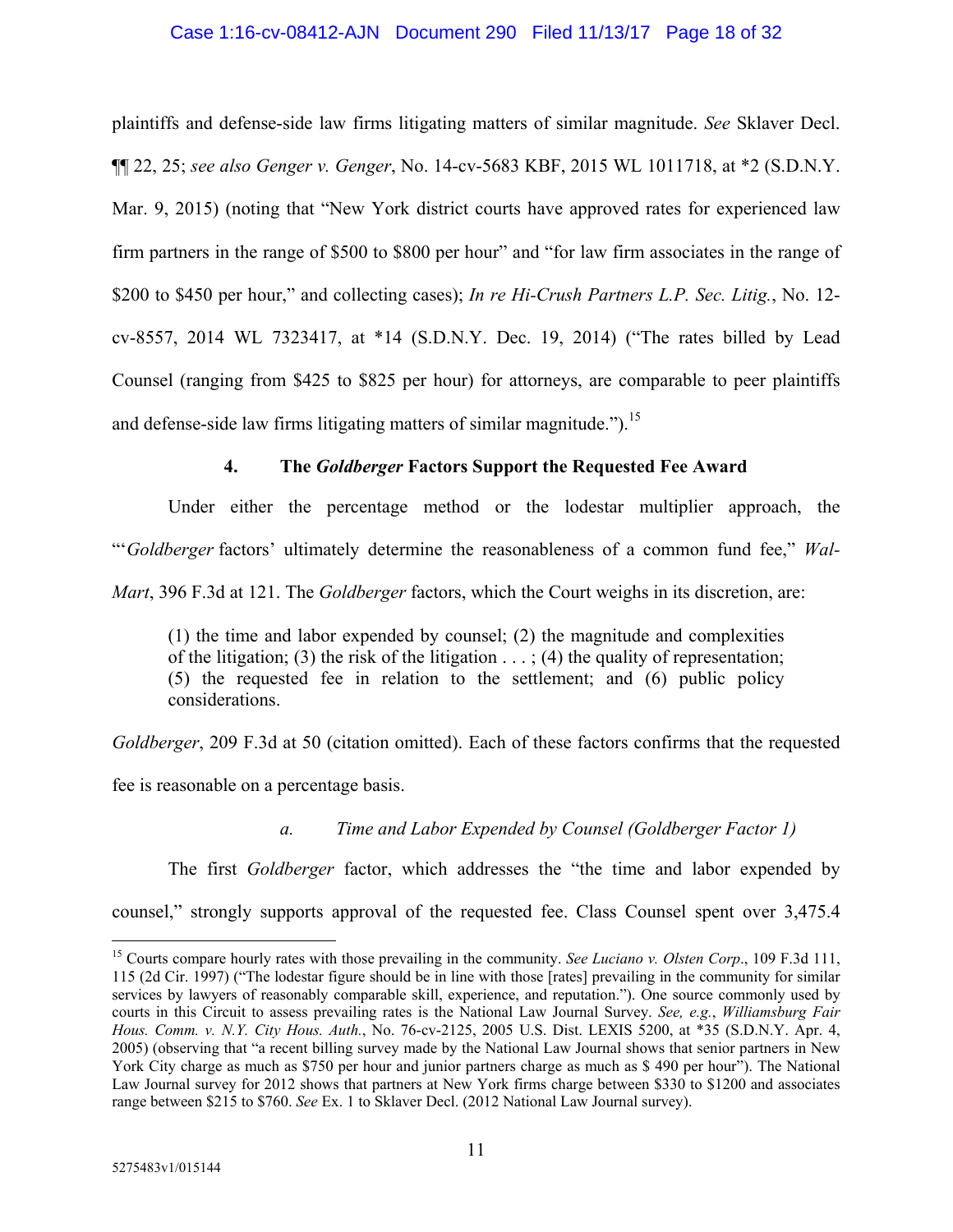hours prosecuting this case and, as discussed above, the lodestar multiplier is well within the range approved by courts in this Circuit. The substantial time devoted to this litigation over almost two years reflects the intensive effort Class Counsel exerted to bring this case to a favorable resolution, and was reasonable, particularly given the complex nature of this copyright class action. Class Counsel's services to the Class include, among other things:

- Conducting an initial investigation of this case to develop the theories and facts that formed the basis of the allegations in the complaint, and compiling evidence for, and filed, the Consolidated Class Action Complaint ("CCAC"). Dkt. No. 75.<sup>16</sup>
- Defending the CCAC from Spotify's motion to dismiss, and conducting jurisdictional discovery in connection with that effort. Dkt. No. 96.
- Defending the CCAC from Spotify's motion to strike class allegations, both in the Central District of California, Dkt. No. 98, and in this Court, Dkt. No. 153.
- Collecting documents from Class Plaintiffs in anticipation of Spotify's discovery requests and drafting initial disclosures (which would have been served absent the Settlement). Sklaver Decl. ¶ 5.
- Preparing discovery requests for Spotify and two third parties, and participating in multiple meet and confer sessions with these entities. *Id.*
- Reviewing and analyzing documents and data produced by Spotify for the purposes of settlement, and working extensively and closely with experts to assess the value of the Class's claims. *Id.*
- Attending two full day, in-person mediation sessions in California which were conducted by a highly experienced mediator, Retired United States District Court Judge Layn R. Phillips, and required rounds of mediation briefing. All sessions were attended by counsel for Spotify and counsel for Class Plaintiffs, as well as a representative from Spotify. The terms of the Settlement were also negotiated in extensive in-person meetings, telephone conferences, and email discussions over the course of several months. A long-form settlement agreement was heavily negotiated thereafter, with the parties participating in telephonic mediation sessions with and submitting additional mediation briefs to Judge Phillips over disputed terms and issues. *Id.*
- Engaging in significant research, locating and analyzing documents and other materials on an ongoing basis throughout the litigation; responding to inquiries from

<sup>16</sup> *See also* Dkt. No. 72 (finding that Class Counsel had "engaged in a substantial amount of time and effort identifying and investigating the potential claims of the putative class in this case").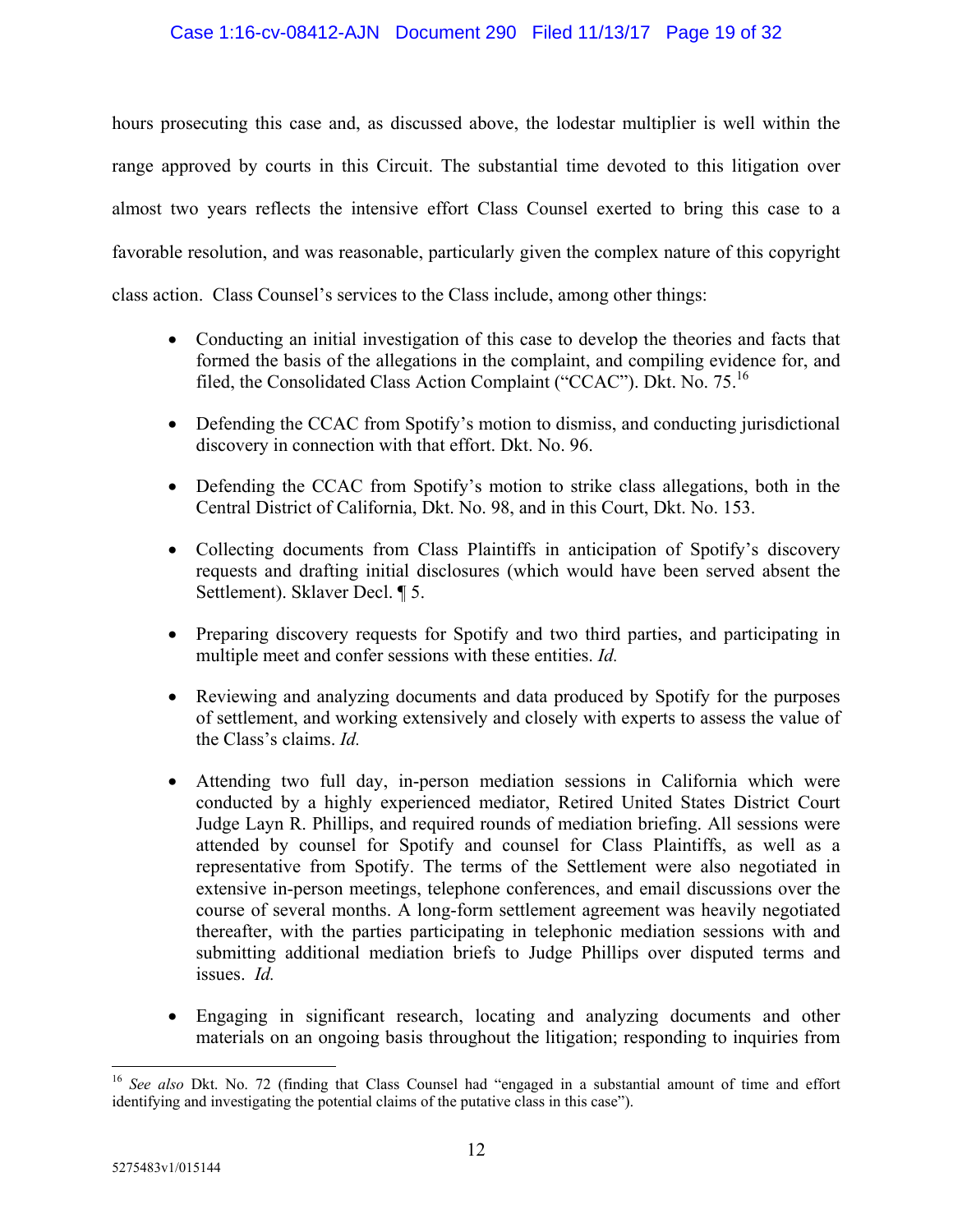Class Members, and interfacing and working extensively with Garden City Group, the Claims Administrator, in the preparation of notice and the Class website: and working with Royalty Review Counsel, the third-party Settlement Claims Facilitator, in developing the portal to assist Class Members in identifying the compositions underlying Spotify's tracks that are eligible for royalties and with submitting claims. *See* Bernstein Decl.

In sum, Class Counsel committed substantial time and resources to expeditiously achieve an excellent recovery in this case. *See In re Nissan Radiator/Transmission Cooler Litig.*, No. 10 cv-7493 VB, 2013 WL 4080946, at \*16 (S.D.N.Y. May 30, 2013) (finding reasonable counsel's expenditure of 2,000 hours to settle case before substantial discovery and noting that "[c]ounsel worked expeditiously to achieve a settlement without protracted litigation and achieved substantial results"). $17$ 

## *b. Magnitude and Complexity of the Litigation (Goldberger Factor 2)*

The second *Goldberger* factor, which addresses "the magnitude and complexities of the litigation," also strongly supports approval of the requested fee. As this Court has previously recognized, "[t]he size and difficulty of the issues in a case are significant factors to be considered in making a fee award." *Davenport*, 2014 WL 12756756 at 12. The CCAC alleged widespread and willful infringement of Class Members' copyrights in music compositions, the resolution of which would have required grappling with complex issues of fact and law. *See id.* (noting that the presence of "mixed and complex questions of fact and law" should also be considered when assessing Class Counsel's fee application). By reaching a favorable settlement prior to dispositive motions or trial, Class Plaintiffs seek to avoid significant expense and delay, and instead ensure a favorable recovery for the Class as soon as possible, and without the need to

<u>.</u>

<sup>&</sup>lt;sup>17</sup> The time and lodestar figures will increase as Class Counsel prepares for final-approval proceedings, handles claims administration issues, continues to respond to Class Member inquiries, and works with Spotify to implement the future, nonmonetary provisions of the Settlement. *See* Sklaver Decl. ¶ 27; *Davenport*, 2014 WL 12756756 at 12 ("Moreover, Class Counsel is certain to spend additional time in the future aiding in the further administration of the settlement, and the requested fee award is also meant to compensate them for that time.").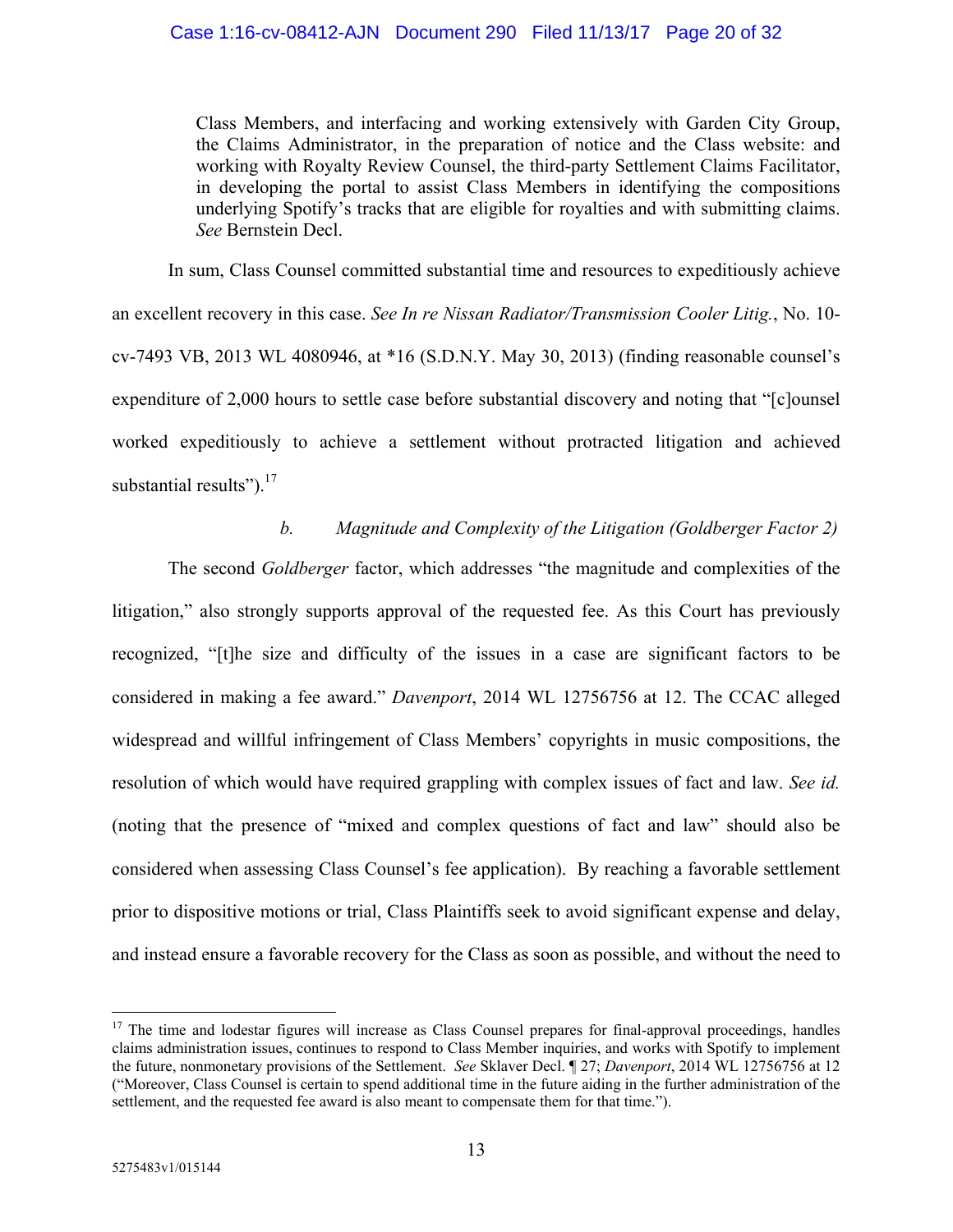#### Case 1:16-cv-08412-AJN Document 290 Filed 11/13/17 Page 21 of 32

incur millions of dollars in expert costs and other litigation expenses that would deplete the Settlement Fund if a settlement were reached later. *See City of Providence v. Aeropostale, Inc*., No. 11-cv-7132, 2014 WL 1883494, at \*16 (S.D.N.Y. May 9, 2014) (finding it relevant that the "Action involved difficult, complex, hotly disputed, and expert-intensive issues"). In addition, briefing has not yet closed on Spotify's motion to strike class action allegations, and absent the Settlement, the parties would have faced substantial discovery burdens, followed by briefing on class certification and summary judgment, trial, and appeals.

## *c. Risk of the Litigation (Goldberger Factor 3)*

The third *Goldberger* factor, which addresses the "risk of the litigation," also strongly supports approval of the requested fee. The Second Circuit has identified "the risk of success as 'perhaps the foremost' factor to be considered in determining [a reasonable fee award]." *Goldberger*, 209 F.3d at 54 (citation omitted); *see also In re Telik, Inc. Sec. Litig.*, 576 F. Supp. 2d 570, 592 (S.D.N.Y. 2008) ("Courts have repeatedly recognized that 'the risk of the litigation' is a pivotal factor in assessing the appropriate attorneys' fees to award to plaintiffs' counsel in class actions."). Class Counsel confronted and overcame myriad risks in reaching the Settlement.

### i. Contingency Risk

"Contingency risk is the principal, though not exclusive, factor courts should consider in their determination of attorneys' fees." *Davenport*, 2014 WL 12756756 at 12. This Court recognizes that "[n]o one expects a lawyer whose compensation is contingent upon his success to charge, when successful, as little as he would charge a client who in advance had agreed to pay for his services, regardless of success." *Id.* (quoting *In re Top Tankers Sec. Litig.*, No. 06-cv-13761, 2008 WL 2944620, at \*15 (S.D.N.Y. July 31, 2008)).<sup>18</sup> Here, Class Counsel has not been

<sup>&</sup>lt;sup>18</sup> See also In re Dreyfus Aggressive Growth Mut. Fund Litig., No. 98-cv-4318, 2001 WL 709262, at \*6 (S.D.NY. June 22, 2001) ("Contingency risk is the principal, though not exclusive factor, courts should consider in their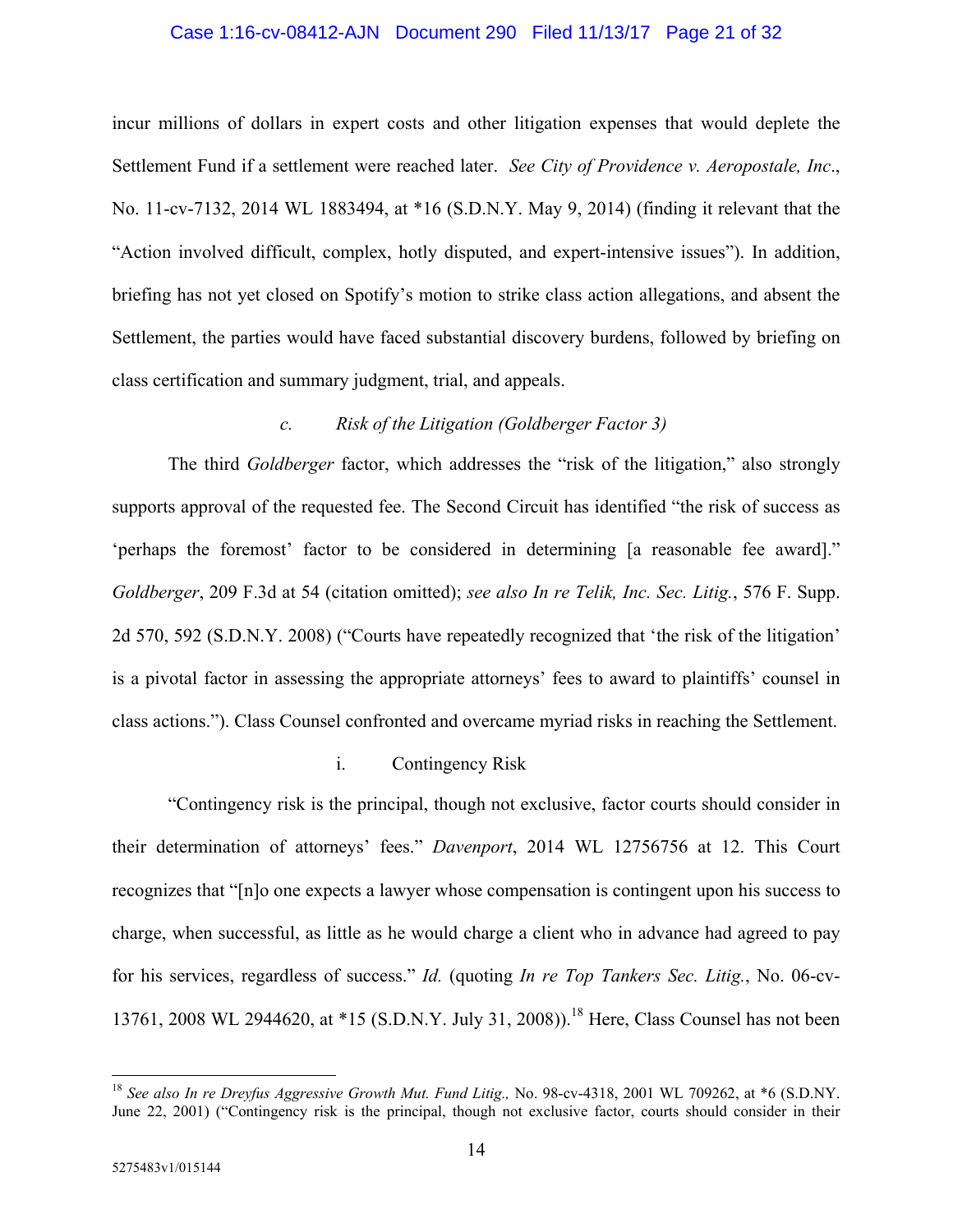## Case 1:16-cv-08412-AJN Document 290 Filed 11/13/17 Page 22 of 32

compensated for any of its time (3,475.4 hours) with a lodestar value of \$2,025,973.00, and advanced \$632,111.92 in litigation expenses incurred since the case commenced. *See id.* ("Class Counsel undertook to prosecute this action without any assurance of payment for their services, litigating this case on a wholly contingent basis in the face of significant risk."). Moreover, Class Counsel would not have been compensated for its time or expenses at all had it been unsuccessful in this litigation. *See City of Detroit v. Grinnell Corp.*, 495 F.2d 448, 471 (2d Cir. 1974) ("[D]espite the most vigorous and competent of efforts, success is never guaranteed."); *In re Beacon Assocs. Litig.*, No. 09-cv-3907, 2013 WL 2450960, at \*13 (S.D.N.Y. May 9, 2013) ("And all of these matters were taken on contingency, so in view of the novelty of the issues there was some possibility that counsel would recover nothing at all."); *Maley v. Del Glob. Techs. Corp.*, 186 F. Supp. 2d 358, 366 (S.D.N.Y. 2002) ("The enormous risks of litigation are why settlement is frequently preferred. Settling avoids delay as well as uncertain outcome . . . ."). The risk of no recovery in complex class actions of this type is real and supports Class Counsel's request for fees.

#### ii. Risks to Establishing Liability

"Little about litigation is risk-free, and class actions confront even more substantial risks than other forms of litigation." *City of Providence*, 2014 WL 1883494, at \*14. Class Plaintiffs believe their position on liability is strong, but recognize that complex issues pose risk. The Court is well aware of the challenges that Class Plaintiffs faced in this lawsuit and the uncertainties avoided by the Settlement. Spotify laid out many of its defenses to liability in its motion to strike class allegations, including its contention that it had implied licenses to the

determination of attorneys' fees."); *In re Flag Telecom Holdings, Ltd. Sec. Litig.*, No. 02-cv-3400(CM)(PED), 2010 WL 4537550, at \*27 (S.D.N.Y. Nov. 8, 2010) ("Courts in the Second Circuit have recognized that the risk associated with a case undertaken on a contingent fee basis is an important factor in determining an appropriate fee award."); *In re Am. Bank Note Holographics*, 127 F. Supp. 2d 418, 433 (S.D.N.Y. 2001) (it is "appropriate to take this [contingent-fee] risk into account in determining the appropriate fee to award").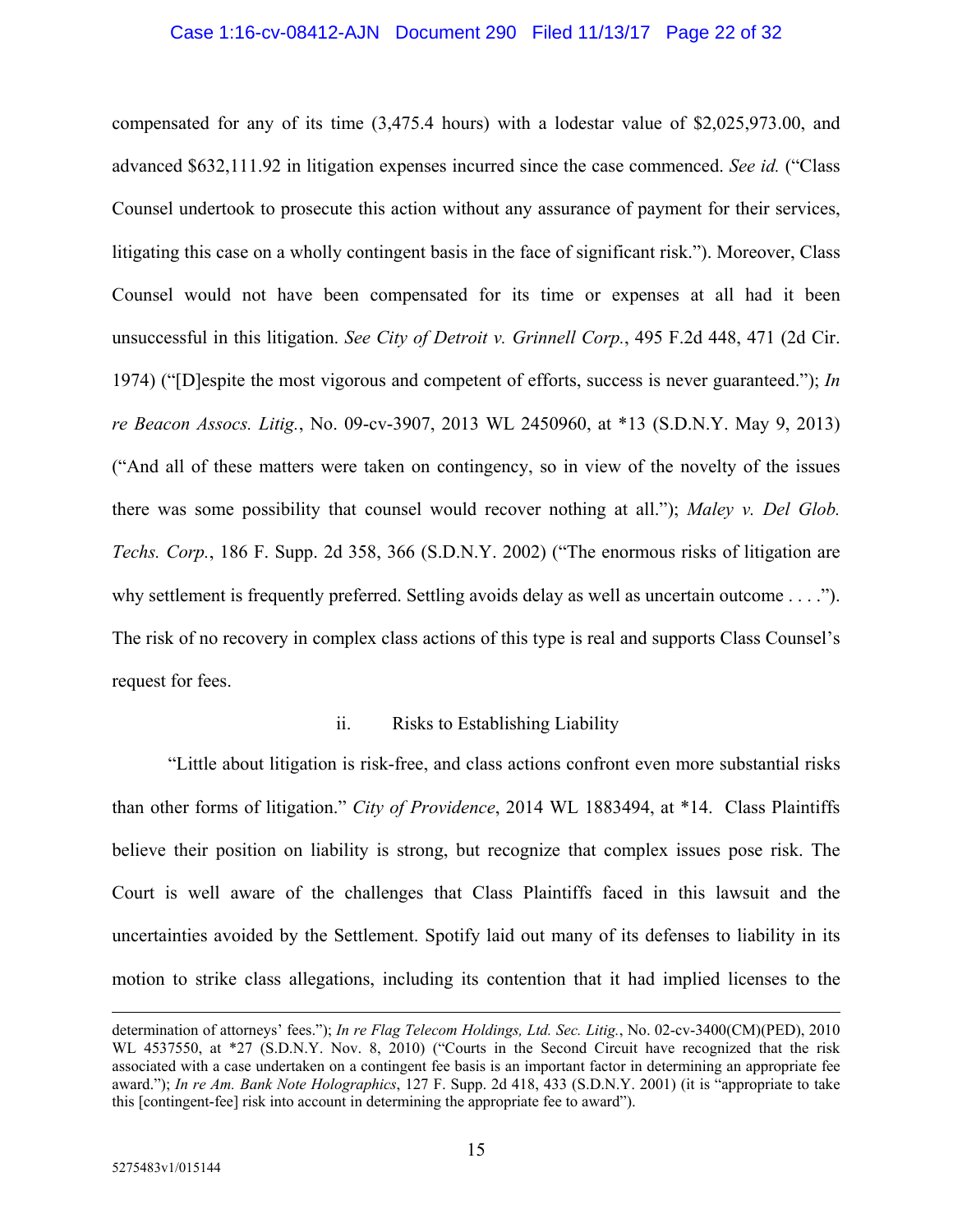#### Case 1:16-cv-08412-AJN Document 290 Filed 11/13/17 Page 23 of 32

infringed musical compositions and the statutory right to distribute musical compositions as a consequence of being authorized to distribute sound recordings. These and other contentions would also have formed the basis of Spotify's opposition to class certification under Rules 23(a) and 23(b)(3). Although Class Plaintiffs believe in the merit of their arguments, it is not clear how the Court would have resolved Spotify's pending motion or a future motion for class certification. *See Athale*, 2013 WL 11310686, at \*6 ("Absent settlement, there is no assurance that Lead Plaintiff's motion for class certification would be granted or that Class status, if granted, would be maintained throughout trial."). Nor was it clear how a jury would respond to Spotify's defenses at trial. *See Sykes v. Harris*, No. 09-cv-8486, 2016 WL 3030156, at \*18 (S.D.N.Y. May 24, 2016) ("Defendants asserted numerous novel defenses to Lead Plaintiffs' claims which put recovery for Class Members and Class Counsel at risk."); *West Virginia v. Chas. Pfizer & Co.*, 314 F. Supp. 710, 743-44 (S.D.N.Y. 1970)*, aff'd*, 440 F.2d 1079 (2d Cir. 1971) ("[N]o matter how confident one may be of the outcome of litigation, such confidence is often misplaced."). That trial, moreover, would have required substantial fact and expert testimony, and regardless of outcome, the parties would have pursued certain appeals thereafter.

#### iii. Risks to Establishing Damages

Class Plaintiffs also faced risks in establishing damages from the outset of this case. Any damages estimate would likely have been heavily expert-driven, involving at a minimum the ingestion and analysis of millions of lines of data from Spotify's database, and would also have required extensive document and deposition discovery on the hotly contested issue of willfulness. Although Class Plaintiffs are confident in their ability to prove damages, the prospect of a battle at trial and establishing the right to recovery for all Class Members without decertification adds substantial risk to Class Plaintiffs' claims. *See FLAG Telecom*, 2010 WL 4537550, at \*18 (noting that the burden in proving the extent of the class's damages weighed in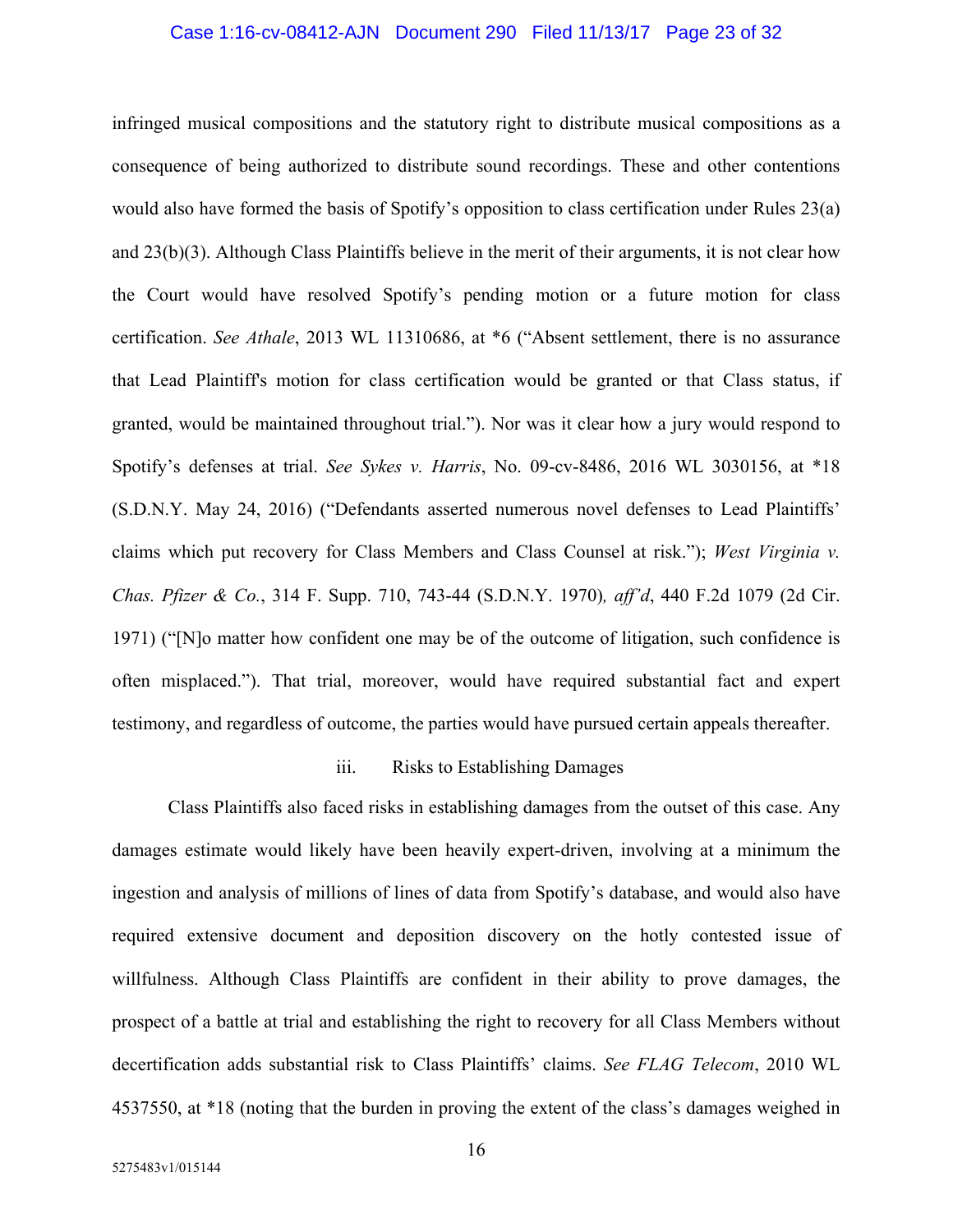#### Case 1:16-cv-08412-AJN Document 290 Filed 11/13/17 Page 24 of 32

favor of approving fee request, and that "[t]he jury's verdict . . . would . . . depend on its reaction to the complex testimony of experts, a reaction that is inherently uncertain and unpredictable"); *In re NASDAQ Market-Makers Antitrust Litig.*, 187 F.R.D. 465, 476 (S.D.N.Y. 1998) (observing that "[d]amages at trial would inevitably involve a battle of the experts" and noting that it is "difficult to predict with any certainty which testimony would be credited").

\* \* \*

The only certainties from the outset of this litigation were that there would be no fee or expense reimbursement without a successful result, and that a successful result, if any, could be achieved only after lengthy and difficult effort.

## *d. Quality of the Representation (Goldberger Factor 4)*

The fourth *Goldberger* factor, which addresses the "the quality of representation," also supports approval of the requested fee. Courts have consistently recognized that the result achieved is a major factor to be considered in making a fee award and in assessing the quality of the representation. *See, e.g.*, *Hensley v. Eckerhart*, 461 U.S. 424, 436 (1983). Class Counsel respectfully submits that the Settlement—which creates an overall value of \$112.55 million achieved in face of complex litigation and very real risks, and which rivals or even exceeds the separate relief obtained by the major players in the music publishing industry negotiating in concert, evidences the quality of Class Counsel's representation.

"To determine the 'quality of the representation,' courts review, among other things, the recovery obtained and the backgrounds of the lawyers involved in the lawsuit." *Davenport*, 2014 WL 12756756 at 12 (quoting *Taft v. Ackermans*, No. 02-cv-7951, 2007 WL 414493, at \*10 (S.D.N.Y. Jan. 31, 2007)). "Susman Godfrey has significant experience with . . . class actions, including settlements thereof . . . [and] [t]he lawyers working for the Class have substantial experience prosecuting large-scale class actions," *Fleisher*, 2015 WL 10847814, at \*22, while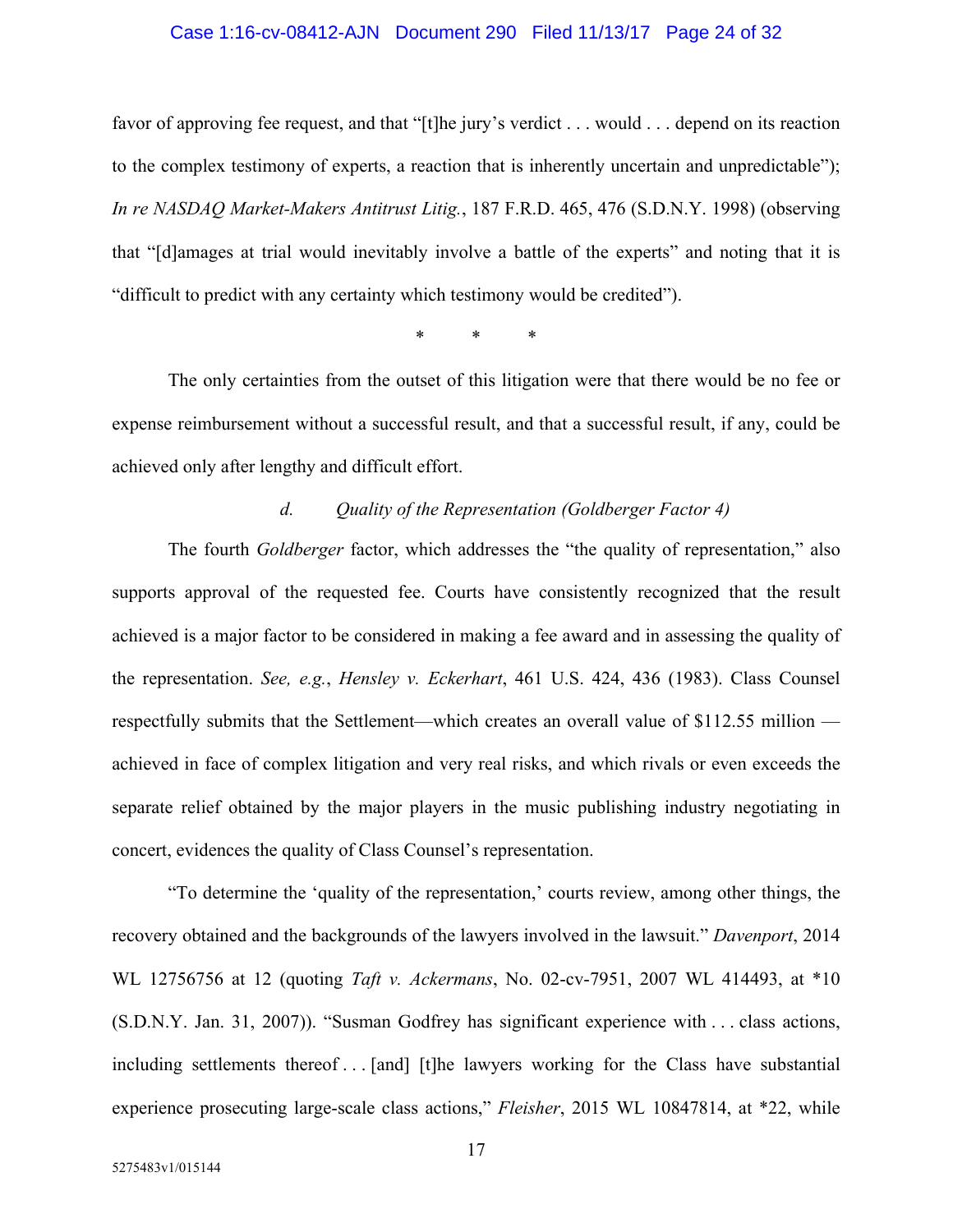## Case 1:16-cv-08412-AJN Document 290 Filed 11/13/17 Page 25 of 32

Gradstein & Marzano, P.C. has "extensive experience with intellectual property, music rights, and class action matters," *Flo & Eddie, Inc. v. Sirius XM Radio, Inc.*, No. 13-cv-5693, 2015 WL 4776932, at \*10 (C.D. Cal. May 27, 2015). Furthermore, the transferor Court previously found that both Class Counsel firms "have extensive experience representing plaintiffs in class action litigation," Dkt. No. 72, and this Court "recognize[d] the experience of Class Counsel" in adequately representing the interests of the Class, Dkt. No. 177.

"The quality of opposing counsel is also important in evaluating the quality of Lead Counsel's work." *Fleisher*, 2015 WL 10847814, at \*22 (quoting *City of Providence*, 2014 WL 1883494, at \*17). Courts repeatedly recognize that the caliber of the opposition faced by plaintiffs' counsel should be taken into consideration in assessing the quality of the plaintiffs' counsel's performance. *See Anwar*, 2012 WL 1981505, at \*2 (considering "the quality and vigor of opposing counsel").<sup>19</sup> Spotify is represented by skilled and highly regarded counsel from Mayer Brown LLP, a prestigious firm with a well-deserved reputation for vigorous advocacy in the defense of complex civil cases. All of the customary metrics indicative of high quality of representation weigh in favor of the requested fee.

#### *e. Requested Fee in Relation to the Settlement (Goldberger Factor 5)*

The fifth *Goldberger* factor, which addresses "the requested fee in relation to the settlement," also strongly supports approval of the requested fee. As discussed above, the proposed award of 14% of the total value of the settlement is well within the range of fees awarded by courts under the percentage method. *See Davenport*, 2014 WL 12756756 at 13 ("Class Counsel's request for less than one-third of the fund is reasonable and 'consistent with

<u>.</u>

<sup>19</sup> *See also In re Marsh ERISA Litig.*, 265 F.R.D. 128, 148 (S.D.N.Y. 2010) ("The high quality of defense counsel opposing Plaintiffs' efforts further proves the caliber of representation that was necessary to achieve the Settlement."); *Marsh & McLennan*, 2009 WL 5178546, at \*19 (noting that the reasonableness of the requested fee was supported by fact that defendants "were represented by first-rate attorneys who vigorously contested Lead Plaintiffs' claims and allegations").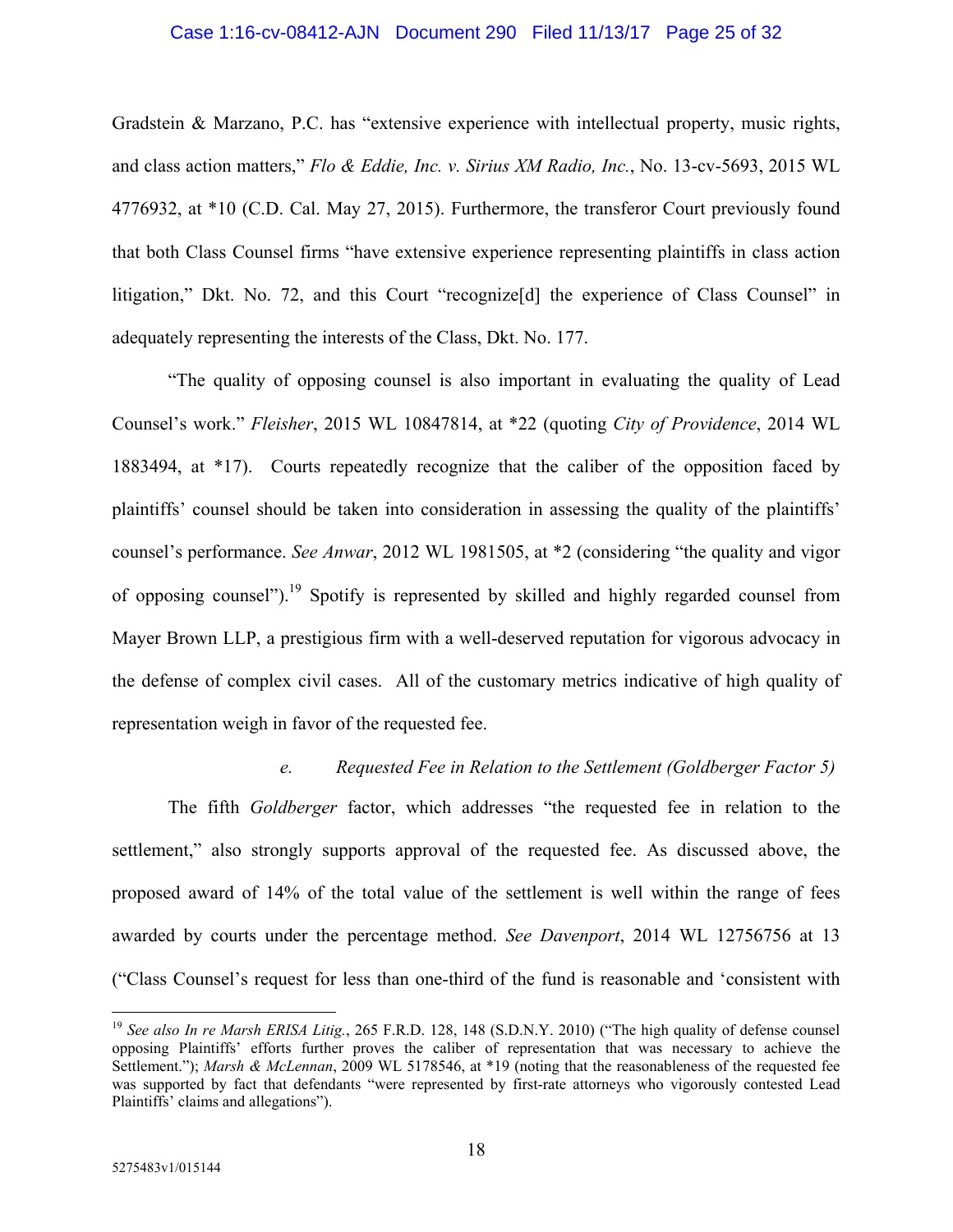#### Case 1:16-cv-08412-AJN Document 290 Filed 11/13/17 Page 26 of 32

the norms of class litigation in this circuit.'" (quoting *McMahon v. Oliver Cheng Catering & Events LLC*, No. 97-cv-8713, 2010 WL 2399328, at \*9 (S.D.N.Y. March 3, 2010))). Both the "valuable recompense" and the "forward-looking protections for its clients" obtained by Class Counsel support granting the fee request, particularly as this case, unlike "many class actions," was not the result of "following, or piggybacking on, regulatory investigation or settlement." *Meredith Corp. v. SESAC, LLC*, 87 F. Supp. 3d 650, 670 (S.D.N.Y. 2015).

## *f. Public Policy Considerations (Goldberger Factor 6)*

Finally, the sixth *Goldberger* factor, which addresses "public policy considerations," supports approval of the request fee. Public policy considerations strongly favor incentivizing skilled private attorneys to undertake this type of litigation, especially since the action is on behalf of small claimants who lack the financial incentive to obtain a recovery on their own behalf. *See Davenport*, 2014 WL 12756756 at 13 ("In ruling on a request for attorneys' fees, 'the Second Circuit and courts in this district also have taken into account the social and economic value of class actions, and the need to encourage experienced and able counsel to undertake such litigation.'" (quoting *In re Sumitomo Copper Litig.*, 74 F. Supp. 2d 393, 399 (S.D.N.Y. 1999))); *In re WorldCom, Inc. Sec. Litig.*, 388 F. Supp. 2d 319, 359 (S.D.N.Y. 2005) ("[T]o attract wellqualified plaintiffs' counsel who are able to take a case to trial, and who defendants understand are able and willing to do so, it is necessary to provide appropriate financial incentives."); *Hicks v. Stanley*, No. 01-cv-10071, 2005 WL 2757792, at \*9 (S.D.N.Y. Oct. 24, 2005) ("To make certain that the public is represented by talented and experienced trial counsel, the remuneration should be both fair and rewarding.").

These public policy considerations are particularly salient in this case, where even the major players in the music publishing industry could obtain relief from Spotify only after coordinated action by their trade group, the NMPA, and where many of the Class Members are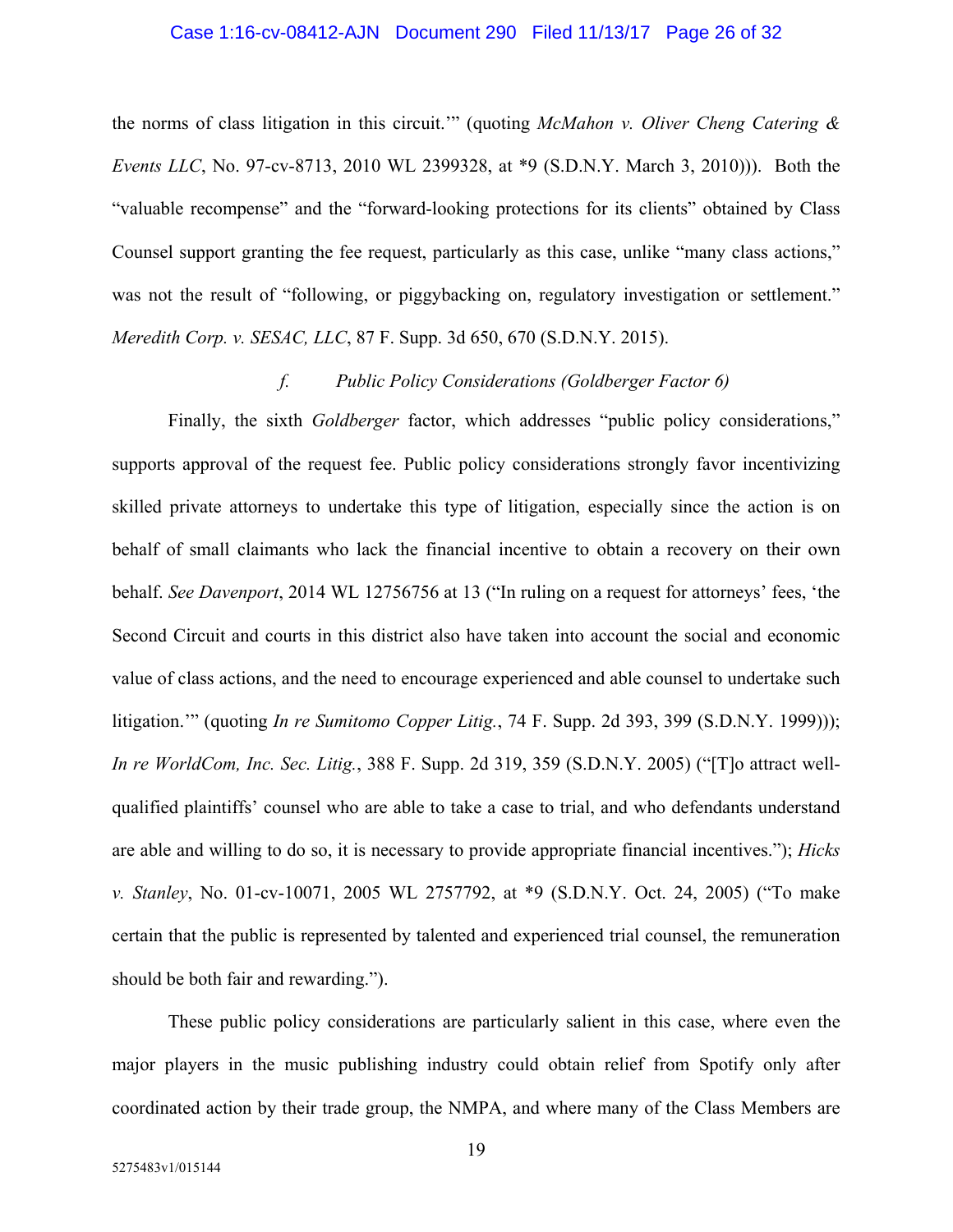## Case 1:16-cv-08412-AJN Document 290 Filed 11/13/17 Page 27 of 32

individual, independent songwriters who were left out of that settlement and could not feasibly have pursued individual actions against Spotify. *See Sewell v. Bovis Lend Lease, Inc.*, No. 09-cv-6548, 2012 WL 1320124, at \*13 (S.D.N.Y. Apr. 16, 2012) ("Were this action not settled via the class action format, hundreds of individual claims would be brought before this Court, consisting of an inefficient use of judicial resources. 'Where relatively small claims can only be prosecuted through aggregate litigation, 'private attorneys general' play an important role.'").

## **B. Class Counsel's Expenses Should Be Reimbursed**

Class Counsel also requests reimbursement in the amount of \$632,111.92 for out-ofpocket expenses reasonably and necessarily incurred in connection with the prosecution of this Action. This Court acknowledges that "[c]ounsel is entitled to reimbursement from the common fund for reasonable litigation expenses." *Athale*, 2013 WL 11310686, at \*9.<sup>20</sup> The expenses advanced in this litigation were "expended for the direct benefit of the Class" and "are the type of expenses typically billed by attorneys to paying clients in the marketplace." *Fleisher*, 2015 WL 10847814, at \*23; *see also Davenport*, 2014 WL 12756756 at 14 ("Attorneys may be compensated for reasonable out-of-pocket expenses incurred and customarily charged to their clients, as long as they 'were incidental and necessary to the representation of those clients.'" (quoting *Miltland Raleigh-Durham v. Myers*, 840 F. Supp. 235, 239 (S.D.N.Y. 1993))).

The expenses incurred by Class Counsel include fees paid to experts, mediation fees, court fees, electronic research, photocopies, and travel in connection with this litigation. Sklaver

<sup>20</sup> *See also Anwar v. Fairfield Greenwich Ltd.*, No. 09-cv-118, 2012 WL 1981505, at \*3 (S.D.N.Y. June 1, 2012) ("Courts routinely note that counsel is entitled to reimbursement from the common fund for reasonable litigation expenses." (citing *Reichman v. Bonsignore, Brignati & Mazzotta, P.C*., 818 F.2d 278, 283 (2d Cir. 1987))); *In re Arakis Energy Corp. Sec. Litig.,* No. 95cv3431(ARR), 2001 WL 1590512, at \*17 n.12 (E.D.N.Y. Oct. 31, 2001) ("Courts in the Second Circuit normally grant expense requests in common fund cases as a matter of course."); *In re Vitamins Antitrust Litig.*, No. 99-197(TFH), MDL No. 1285, 2001 WL 34312839, at \*13 (D.D.C. July 16, 2001) ("[A]n attorney who has created a common fund for the benefit of the class is entitled to reimbursement of  $\dots$ reasonable litigation expenses from that fund . . . . Courts have routinely awarded expenses for which counsel would normally directly bill their clients.").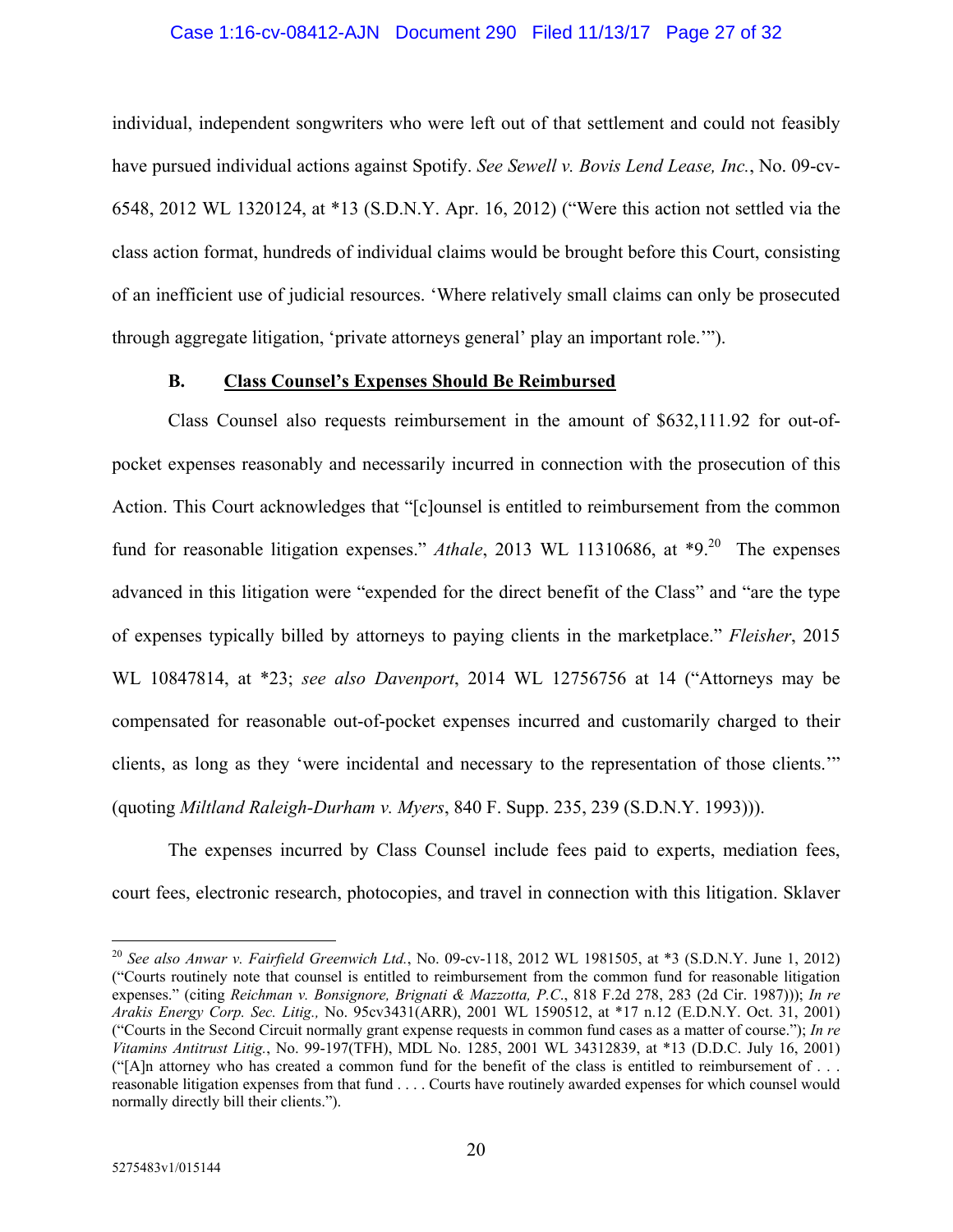#### Case 1:16-cv-08412-AJN Document 290 Filed 11/13/17 Page 28 of 32

Decl. ¶¶ 23, 26. Courts regularly approve similar cost applications. *See, e.g.*, *Sykes v. Harris*, No. 09-cv-8486, 2016 WL 3030156, at \*18 (S.D.N.Y. May 24, 2016) (approving reimbursement of "costs for filing fees, postage, messenger services, e-discovery vendors, a forensic accountant, a data consultant, and mediation expenses"); *Fleisher*, 2015 WL 10847814, at \*23 (approving reimbursement of "fees paid to experts, mediation fees, notice costs, computerized research, document production and storage, court fees, reporting services, and travel in connection with this litigation"); *Yuzary v. HSBC Bank USA, N.A.*, No. 12-cv-3693, 2013 WL 5492998, at \*11 (S.D.N.Y. Oct. 2, 2013) (approving reimbursement of "court and process server fees, postage and courier fees, transportation, working meals, photocopies, electronic research, expert fees, and Plaintiffs' share of the mediator's fees"); *Anwar*, 2012 WL 1981505, at \*3 (reimbursing expenses such as "mediation fees, expert witness fees, electronic legal research, photocopying, postage, and travel expenses, each of which is the type 'the paying, arms' length market' reimburses attorneys" (quoting *In re Global Crossing Sec. & ERISA Litig.*, 225 F.R.D. 436, 468 (S.D.N.Y. 2004)); *Reyes v. Altamarea Grp., LLC*, No. 10-cv-6451, 2011 WL 4599822, at \*9 (S.D.N.Y. Aug. 16, 2011) (reimbursing "mediation fees . . . telephone charges, postage, transportation, working meal costs, photocopies, and electronic research"). "The fact that Class Counsel was willing to expend their own money, where reimbursement was entirely contingent on the success of this litigation, is perhaps the best indicator that the expenditures were reasonable and necessary." *Fleisher*, 2015 WL 10847814, at \*23.

#### **C. Incentive Awards for Named Plaintiffs Are Appropriate**

Class Counsel seeks incentive awards of \$25,000 each for Class Plaintiffs Melissa Ferrick, Jaco Pastorius, Inc., and Gerencia 360 Publishing, Inc., as stated in the Notice. This Court has recognized that "[s]ervice awards are common in class action cases and serve to compensate plaintiffs for the time and effort expended in assisting the prosecution of the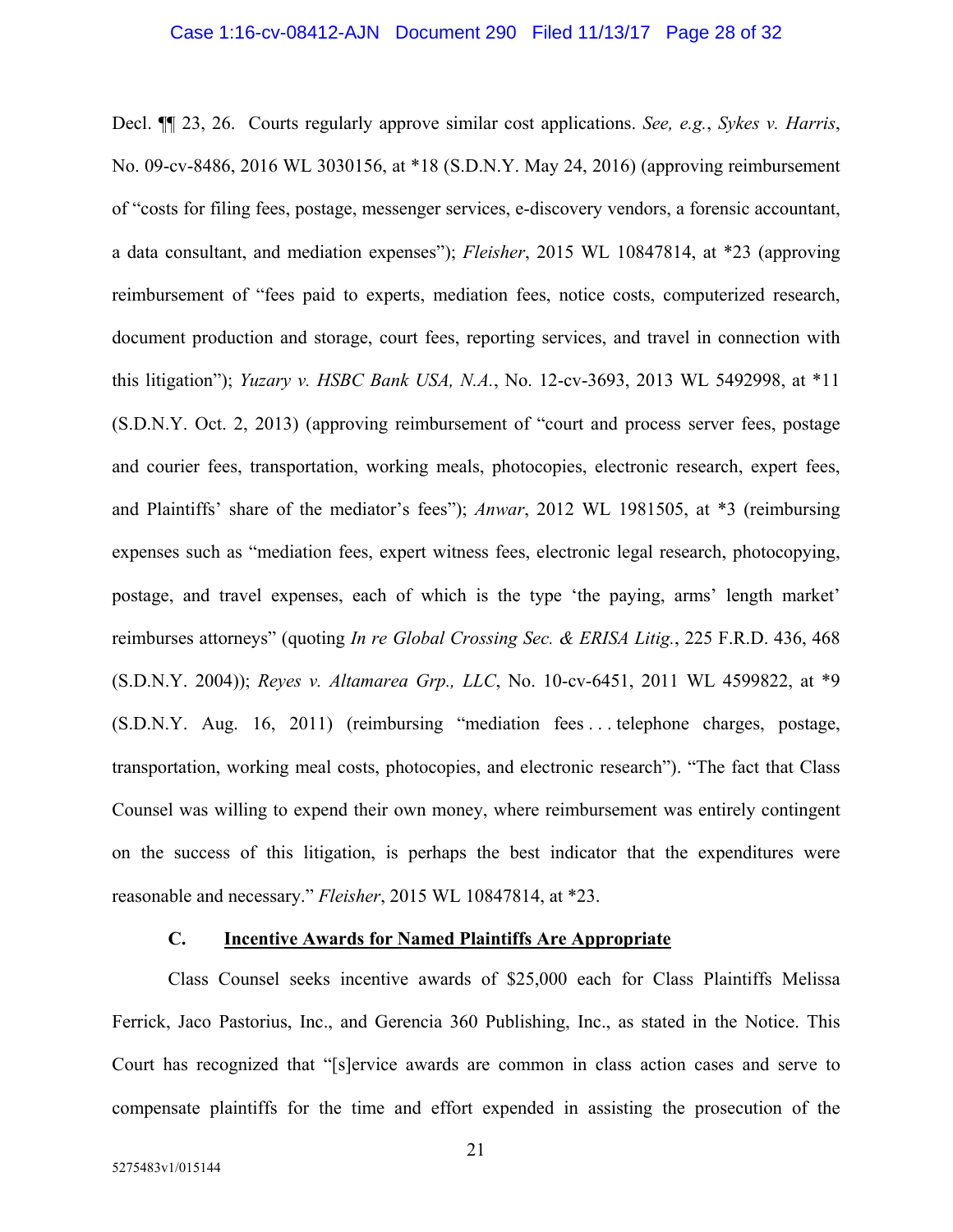## Case 1:16-cv-08412-AJN Document 290 Filed 11/13/17 Page 29 of 32

litigation, the risks incurred by becoming and continuing as a litigant, and any other burdens sustained by the plaintiffs." *Davenport*, 2014 WL 12756756 at 9; *see also Anwar*, 2012 WL 1981505, at \*3 ("Courts consistently approve awards in class action lawsuits to compensate named plaintiffs for the services they provide and burdens they endure during litigation."); *Varljen v. H.J. Meyers & Co.*, No. 97-cv-6742, 2000 WL 1683656, at \*4 (S.D.N.Y. Nov. 8, 2000) (noting that reimbursement of such expenses should be allowed because it "encourages participation of plaintiffs in the active supervision of their counsel").<sup>21</sup> Class Plaintiffs ably performed the duties associated with representing the Class, rendering "significant services to the Class" in the form of collecting documents in their possession, participating in interviews with Class Counsel, preparing declarations, and reviewing the terms of the Settlement. *Id.* at 19 (granting incentive award for similar activities); *see* Sklaver Decl. ¶ 28. Courts routinely approve incentive awards to class representatives who provide these types of services to the Class. *See, e.g.*, *Sewell v. Bovis Lend Lease, Inc.*, No. 09-cv-6548, 2012 WL 1320124, at \*15 (S.D.N.Y. Apr. 16, 2012) (noting that class representatives assisted counsel in various ways and "made themselves available regularly for any necessary communications").

The magnitude of the proposed incentive awards is particularly appropriate in light of the significant value of the relief obtained for the Class. *See Sykes v. Harris*, No. 09-cv-8486, 2016 WL 3030156, at \*18 (S.D.N.Y. May 24, 2016) ("[T]he service awards requested of \$30,000 for each of the Lead Plaintiffs are comparable to awards made in other cases where the lead plaintiffs were able to effect *substantial relief* for class members."). Taken together, all three incentive awards sought by Class Counsel total less than 0.1% of the Settlement Fund, and an

<sup>&</sup>lt;sup>21</sup> The risks incurred by Class Plaintiffs in "challeng[ing] [an] extremely powerful entit[y] in the entertainment industry," including the possibility of "being blacklisted," have been considered in granting incentive awards to plaintiffs in a copyright class action. *Steiner v. ABC, Inc.*, No. 00-cv-05798, slip op. at 14 n.9 (C.D. Cal. Apr. 20, 2005), *aff'd*, 248 F. App'x 780, 781 (9th Cir. 2007). In this case, at least one Class Plaintiff's works were removed from Spotify's service during the course of the litigation. *See* Declaration of Clara Perez ¶ 13, Dkt. No. 94-1.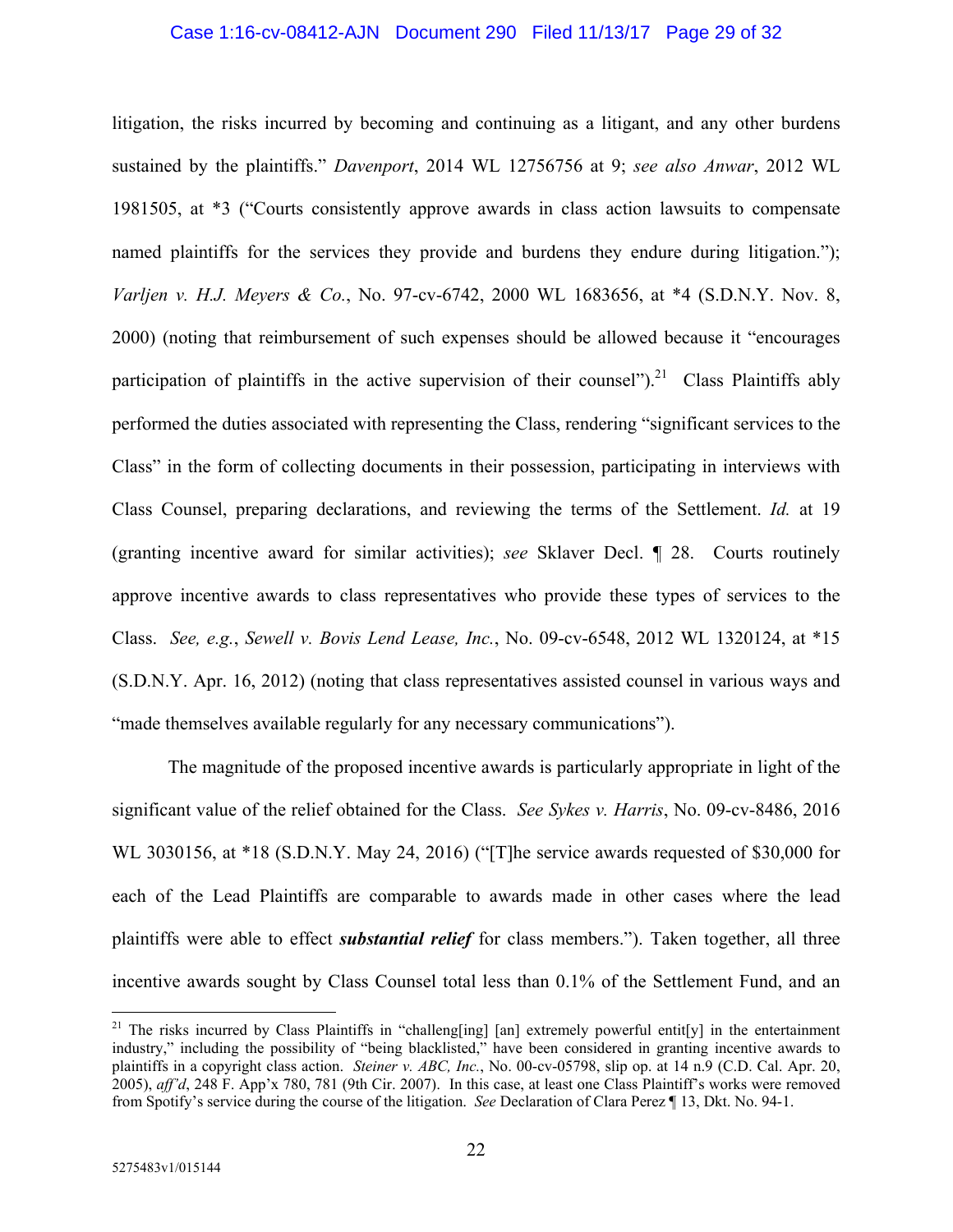#### Case 1:16-cv-08412-AJN Document 290 Filed 11/13/17 Page 30 of 32

even more miniscule percentage of the total value of the Settlement. *Id.* ("Further, the awards amount to 0.2% of the total monetary recovery. The awards suggested here are *far below* what has been deemed reasonable in similar cases."); *see also, e.g.*, *Reyes v. Altamarea Grp.*, No. 10 cv-6451, 2011 WL 4599822, at \*9 (S.D.N.Y. Aug. 16, 2011) (approving total award of \$50,000, representing approximately 16.6% of the settlement); *Parker v. Jekyll & Hyde Entm't Holdings, L.L.C.*, No. 08-cv-7670, 2010 WL 532960, at \*2 (S.D.N.Y. Feb. 9, 2010) (approving total award of "\$85,000, or about 11% of the settlement fund").

 Courts have approved similar and higher incentive awards in numerous cases. *See, e.g.*, *Anwar*, 2012 WL 1981505, at \*4 (awarding \$25,000 to class representative); *Duchene v. Michael Cetta, Inc.,* No. 06-cv-4576, 2009 WL 5841175, at \*9 (S.D.N.Y. Sept. 10, 2009) (award of \$25,000 representing 0.8% of \$3,150,000 settlement amount); *Dornberger v. Metro. Life Ins. Co*., 203 F.R.D. 118 (S.D.N.Y. 2001) (noting case law supports payments of between \$2,500 and \$85,000 to representative plaintiffs in class actions); *Yap v. Sumitomo Corp. of Am.*, No. 88-cv-700, 1991 WL 29112, at \*9 (S.D.N.Y. Feb. 22, 1991) (\$30,000 incentive awards to the named plaintiffs). Moreover, in a similar case brought on behalf of a class of songwriters and publishers alleging infringement of copyrights in musical compositions, the court approved incentive awards ranging from \$25,000 to \$50,000 per class representative. *See In re Napster, Inc. Copyright Litig.*, No. 00-md-1369, slip op. at 1-2 (N.D. Cal. Feb. 14, 2008).

### **IV. CONCLUSION**

For the reasons set forth herein, Class Counsel respectfully requests that this Court award its requested fees in the amount of \$15.86 million, expenses in the amount of \$632,111.92, and service awards in the amounts proposed.

23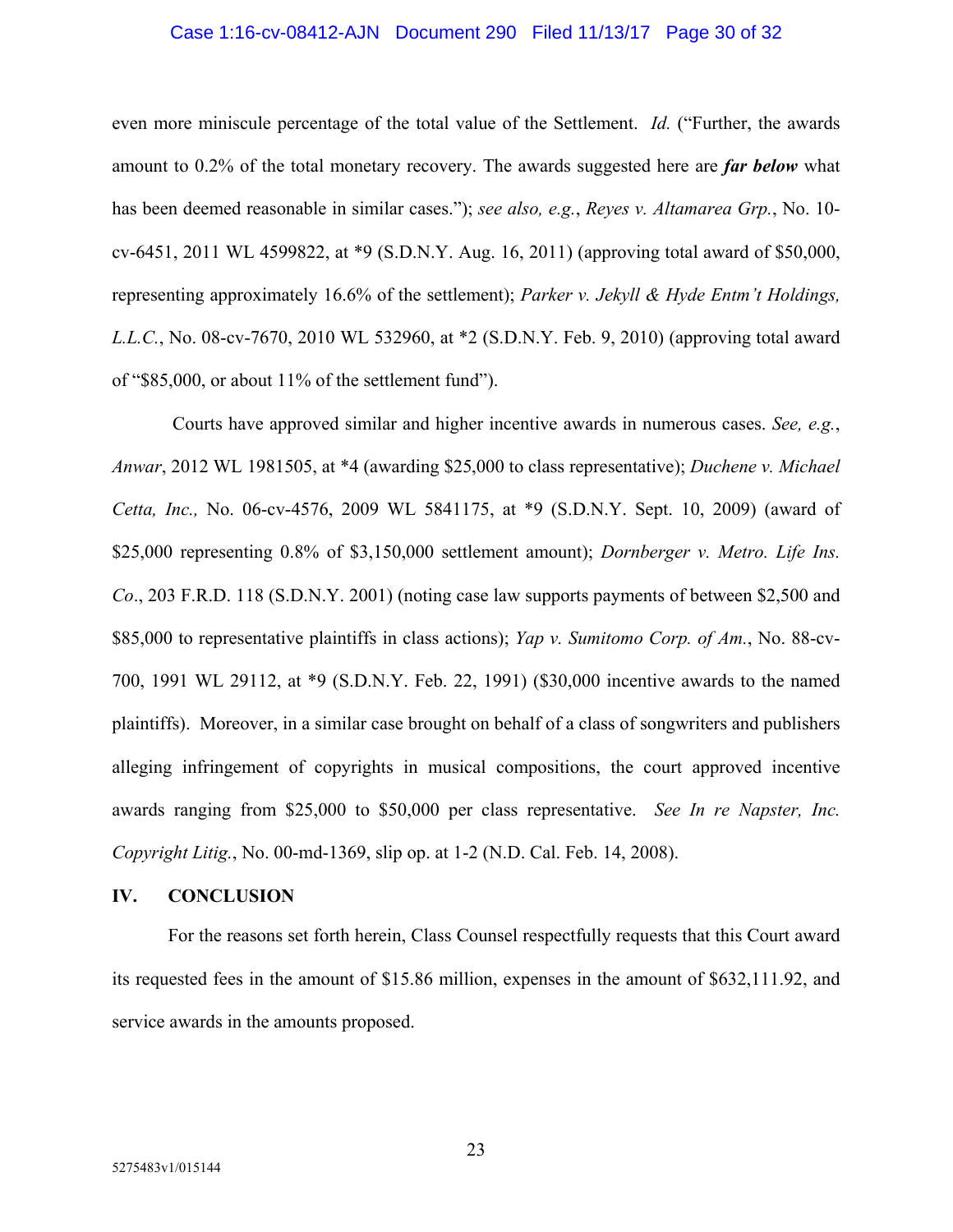Dated: November 13, 2017 Respectfully submitted,

By: */s/ Steven G. Sklaver* Steven G. Sklaver

Steven G. Sklaver (pro hac vice) Kalpana Srinivasan (pro hac vice) Krysta Kauble Pachman (pro hac vice) SUSMAN GODFREY L.L.P. 1901 Avenue of the Stars Los Angeles, California 90067-6029 Telephone: 310-789-3100 Facsimile: 310-789-3150 ssklaver@susmangodfrey.com ksrinivasan@susmangodfrey.com kpachman@susmangodfrey.com

Stephen E. Morrissey (pro hac vice) SUSMAN GODFREY LLP 1201 Third Avenue, Suite 3800 Seattle, WA 98101 Telephone: (206) 516-3880 Facsimile: (206) 516-3883 smorrissey@susmangodfrey.com

Jacob Buchdahl (JB1902) Geng Chen (GC2733) SUSMAN GODFREY L.L.P. 1301 Avenue of the Americas,  $32<sup>nd</sup>$  Fl. New York, New York 10019 Telephone: 212-336-8330 Facsimile: 212-336-8340 jbuchdahl@susmangodfrey.com gchen@susmangodfrey.com

Henry Gradstein (pro hac vice) Maryann R. Marzano (pro hac vice) GRADSTEIN & MARZANO, P.C. 6310 San Vicente Boulevard, Ste 510 Los Angeles, California 90048 Telephone: 323-776-3100 hgradstein@gradstein.com mmarzano@gradstein.com

*Interim Co-Lead Class Counsel*